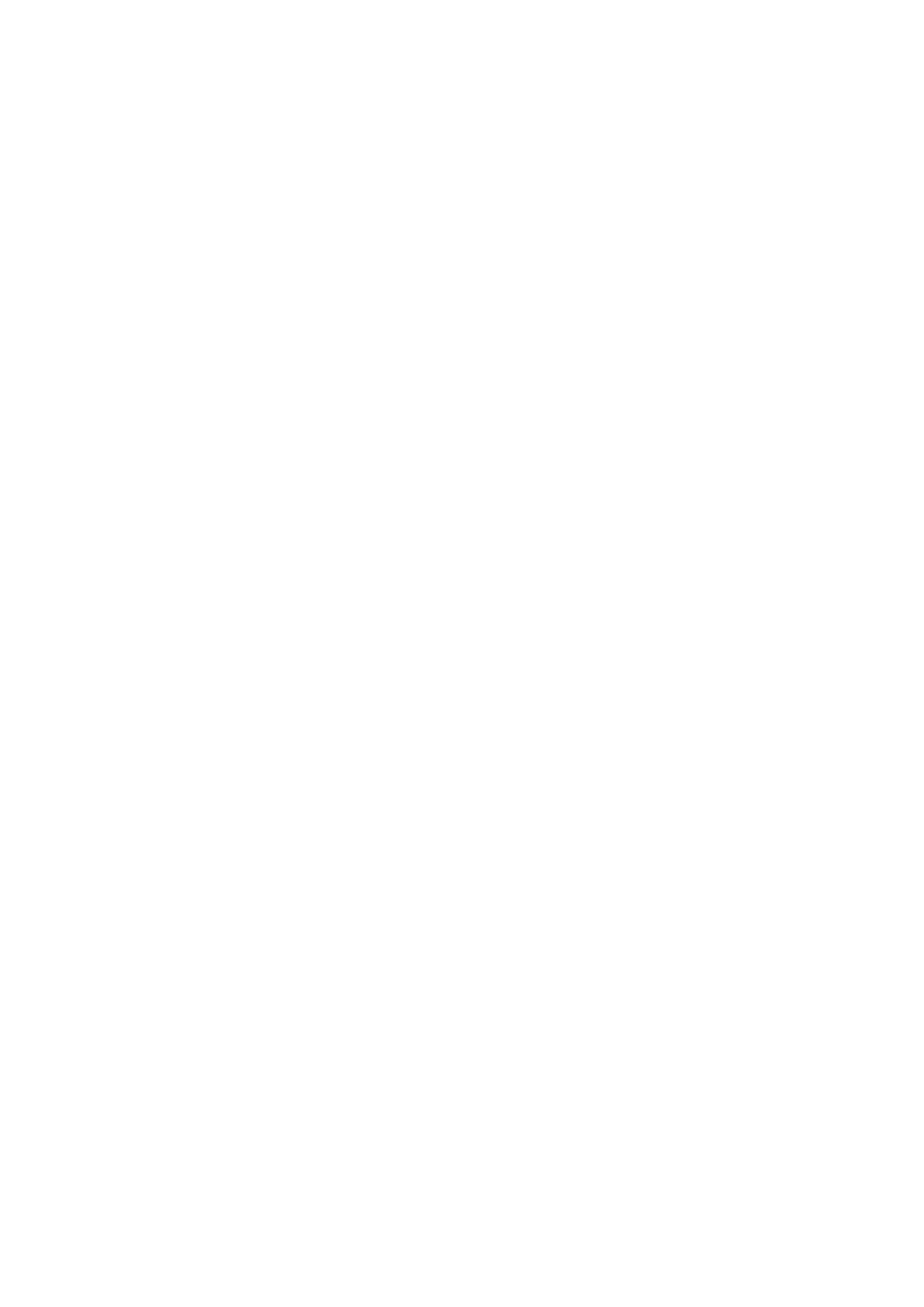#### **WITNESSES**

Mr Juha Kaakinen, Chief Executive Officer, Y-Foundation (Y-Säätiö); and

Mr Jarmo Lindén, Director, Housing Finance and Development Centre of Finland.

**The CHAIR**: Welcome, everyone. I declare open the Standing Committee on Legal and Social Issues. This is a public hearing of the Inquiry into Homelessness in Victoria. I would really like to start this hearing by respectfully acknowledging the traditional custodians of the many lands on which we are meeting today and pay our respects to their elders both past and present. I think it is really important to acknowledge when we are talking about homelessness that the effect on our Aboriginal brothers and sisters has been exponential, particularly here in Victoria.

We are really looking forward to hearing some of the solutions today from our new friends in Finland. Our new friends in Finland—let me introduce you—are Juha Kaakinen and Jarmo Lindén. To the witnesses: all evidence taken at this hearing is protected by parliamentary privilege, and that is provided under the standing orders of our Legislative Council but also under our *Constitution Act 1975.* This means that any information that you provide to us today in this hearing is protected by law, but if you were to repeat that outside, it may not be protected. Of course this only relates to actions within Victoria, and we would not be able to offer the same protection in Finland. But I am sure that this is an important issue that no-one is going to take umbrage at. Also any deliberately false evidence or misleading of the committee may be considered a contempt of Parliament. As you can all understand, this is being recorded. You will receive a transcript. So we have our Hansard team transcribing today's hearing, and they will send you a copy of that. I encourage you to have a look at that and check to make sure that we have made no obvious errors. Ultimately that transcript will find its way to the website of the committee.

We are very pleased to meet with you remotely today. This is a great opportunity to hear about the very fine work of Finland. Certainly your reputation precedes you. Most of the submissions that we have received to date have recommended that we look at what you have been doing in Finland and learn from it. So thank you for making time here today; thank you for taking some time out from your holidays. If you would like to make some opening remarks, we will then open it up to a panel discussion.

#### **Visual presentation.**

**Mr KAAKINEN**: Thank you, Chair, members of the committee, for this opportunity to give our views on homelessness in Finland and the solutions that we have been working on for many years. I think we can start with the one slide that I want to show you about the statistics on homelessness in Finland. So this picture explains the development of homelessness in Finland. You will see it moving rapidly. Are we seeing it? It comes and goes. Let us see. There was some animation, but no problem; it is okay like this.

As you can see, it has been a long process. We had started very determined work already in the 1980s, and homelessness has been going down during all these years almost, but you can see there has been a kind of turning point in 2008. In 2008 we started a program to concentrate more on long-term homelessness. Up until 2008 I can say that it was a question about providing more housing—affordable social housing and special housing for homeless people. You could say it was the easy part of homelessness that was solved only by providing housing, but in 2008 we realised that the system was not working completely well. There was a lot of temporary accommodation for homeless people, and then we started to make a system change.

One important thing about these statistics is to explain that we have a very wide definition of homelessness, which means that people that are living temporarily with friends and relatives are included in the statistics. They comprise around 70 per cent of the total number of homeless. So at the moment we have 4600 single homeless persons in Finland and around 250 homeless families, which can be families with children, couples or single parents, and then we have approximately 700 homeless people whose whereabouts we do not know exactly. They are rough sleepers sometimes. They can stay in emergency accommodation, but this is probably the most difficult or demanding group of homeless people in Finland at the moment. But as you can see also from those statistics, it was going up to 2027 and it was supposed to be zero homelessness at that time, and this is based on the present government's decision that the rest of homelessness should be halved within the next four years and ended completely by 2027.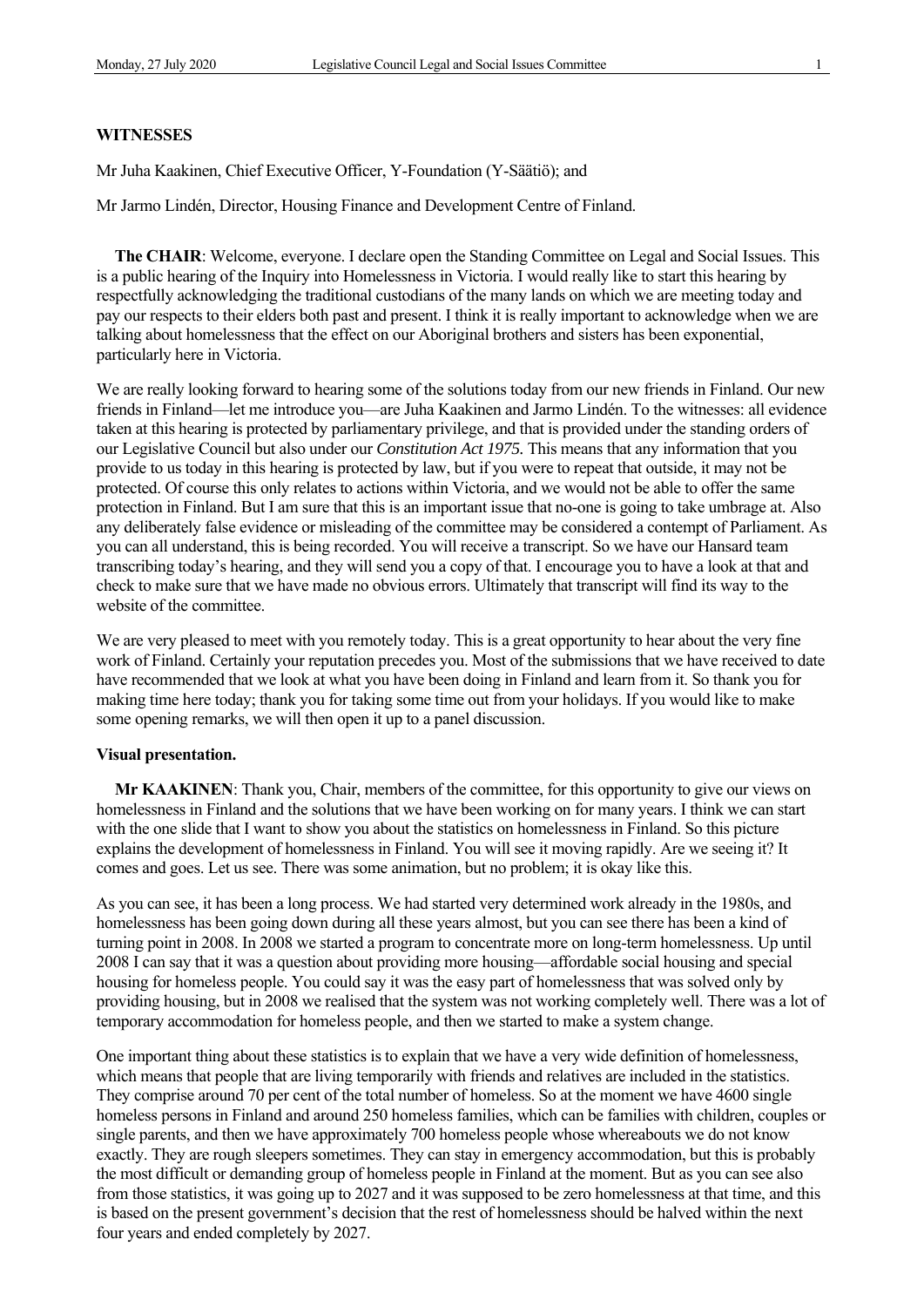This also means that when we have a government decision, this has been recognised as a national problem that demands a national solution, and also it means that there is a wide political consensus on this matter. In Finland we normally have coalition governments, so there are different parties included in the government, and since 2008 we have had several governments with different coalitions and all have agreed to continue the work to end homelessness in Finland.

So what actually happened in 2008? There was a government decision to start a program to reduce and end long-term homelessness. We did two main things in that program. It was a national program led by the Ministry of the Environment, including in wide partnership several ministries, state authorities and big cities. There were the 10 biggest cities with the most homeless population in Finland involved in that program and also several NGOs, including national NGOs like Y-Foundation. I will shortly explain later about the Y-Foundation. It was a very wide partnership, a very concrete plan—how many flats we should need to tackle the issue, what kinds of supports should be provided, how all this would be financed. The main idea in financing was that 50 per cent would come from the state authorities and 50 from the local authorities taking part in the program. This has been basically the model of implementation, that there has been state involvement, mainly by providing financial opportunities, and also local authorities, who are mainly responsible for the practical solutions on a local level.

Two things changed in 2008. We started to implement our understanding of Housing First, and also we started the process to change the system completely so that we would get rid of temporary accommodation in shelters and hostels as much as possible, and these things have been done. For us, Housing First means that you have your own independent rental apartment with your own rental contract and support, and these are the basic elements of Housing First. But we understood also that temporary accommodation is a rapid solution to homelessness, but it is not actually a solution to homelessness, because in our statistics people living in shelters and hostels, they are still homeless.

So we started a process to renovate and convert some of the shelters into supported housing with independent apartments. A classic example is the last big hostel in Helsinki run by the Salvation Army. It is quite in the middle of the city, so it is a very good location. As a shelter and hostel they had 250 bed places. After the renovation in 2012 they now have in the same building 81 independent modern small apartments, but there are also onsite staff to provide support. This is what we have learned, that you need to have different housing solutions. In Housing First it is mainly based on standard housing, independent apartments scattered around, but that cannot be the only solution. You also need to have places where you are able to give more intensive support to homeless people, because there are often homeless people who need more intensive support.

So different housing solutions, but always the legal status where you have your own rental contract. You are also as a tenant responsible for paying the rent. But if you cannot pay it with your own income, you can get the general housing benefit, and that is one of the important elements in the Finnish system.

So we have put the number of shelters and hostels quite rapidly down. In 2008 in Helsinki we had around 600 bed places in shelters and hostels. Now there is one permanent emergency centre with 52 bed places. That is the only official emergency shelter, but if there is a need, as there is occasionally in winter time, there are 200 extra bed places available. This has been very crucial, that we have moved from temporary accommodation into permanent housing.

But of course solving homelessness very much depends also on the prevention side. If you only provide services for people who drop into homelessness without doing prevention, it will not work, or it will take a very long time. On the prevention side I think there are three critical elements in the Finnish system: affordable social housing, public housing, and Jarmo will explain more later. It is the structural element. You need to have that kind of housing available—enough. Then the other one is the general housing benefit, which can cover up to 80 per cent of the rent or housing costs, and this is also crucial because it gives people with low incomes the possibility to live in private housing when there is not enough affordable social housing available. The third element of prevention is the personal work—what we call housing advisory services, where social workers deal with tenants who have problems with taking care of their rent, making payment plans so that they can go on living even though they may have occasional financial difficulties. These three elements are very important on the prevention side.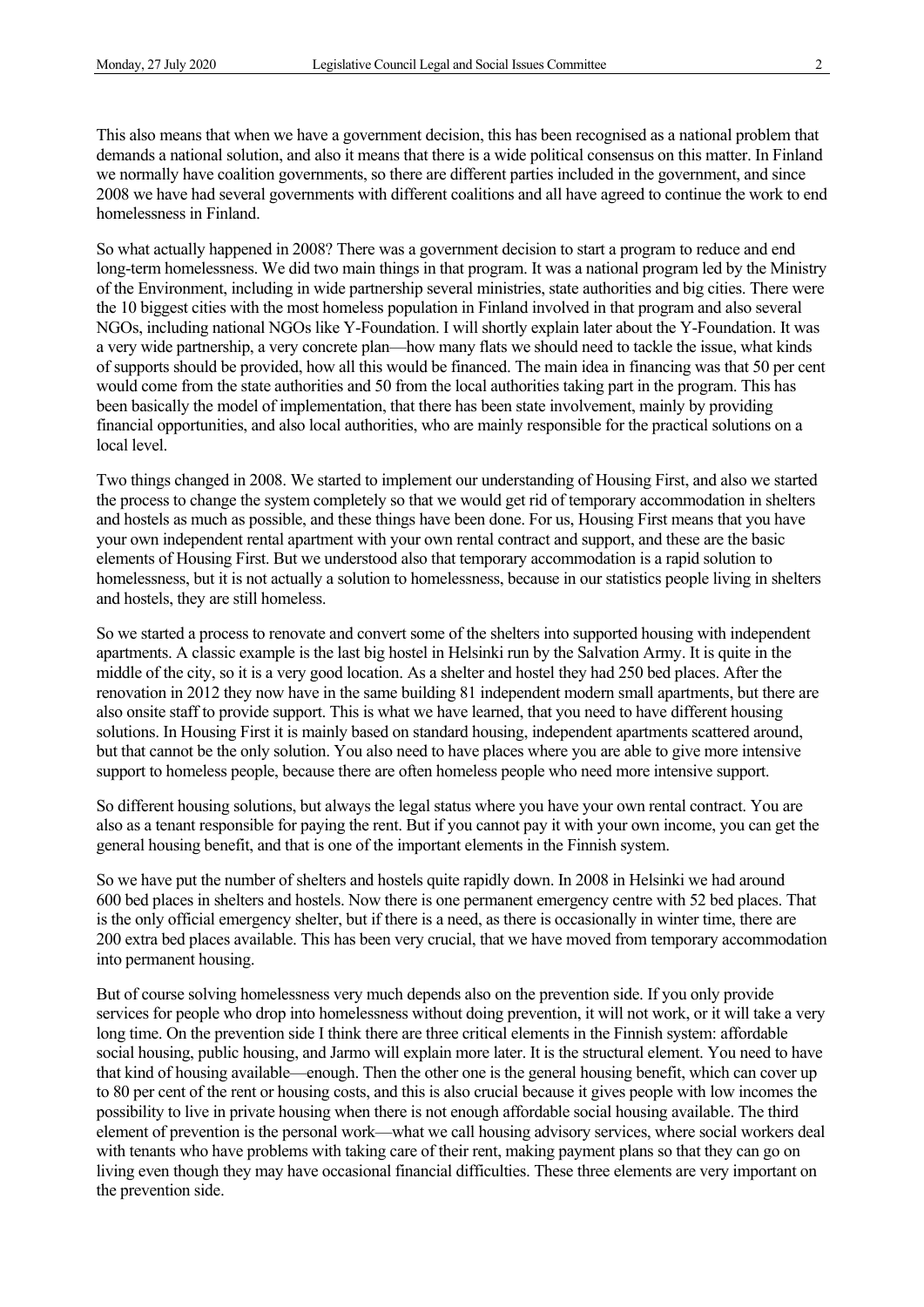And then, as I explained on solving or ending homelessness, I think it is important to have different housing solutions but also to provide enough tailor-made support, because that is one of the things that we have learned during these last years, that there are more support needs than we originally imagined. The group of long-term homeless people have multiple needs that should be covered.

In the Finnish system we have different actors who have different roles. Y-Foundation was established in 1985 with the sole mission to end homelessness of single homeless persons—that was the original idea of Y-Foundation. And the name Y-Foundation comes from a Finnish word, yksinäinen, which means a singular or a lonely person. One of the most important things that we have been doing is that we have been buying flats from the private market and turning them into rental flats for homeless people. We have at the moment around 6000 of those kinds of flats in around 50 municipalities in Finland. And besides that we have around 10 000 affordable social housing flats. That is an important element of prevention but it is also one of the solutions to homelessness—providing housing through affordable social housing. Y-Foundation is also a unique example of partnership, because it was established by the five biggest cities in Finland, a lot of NGOs, including the construction industry and construction workers trade union, the Finnish Red Cross and the Finnish church. So this shows that we are able to work in a very wide partnership, and that is what is needed in solving homelessness.

I would like to end my short presentation by saying that if I had to name one single measure that is the most important to solve homelessness, it would be good-quality social housing with affordable rent. And you may be a little bit surprised to hear that the most compelling argument for this comes actually from Australia. It is a study by Guy Johnson and his colleagues a couple of years ago which showed that 73 per cent of cases flowing into homelessness could have been prevented simply by placing these people in public housing. Just imagine the amount of homeless people that would be—roughly one-fourth of the current. It would be a whole different problem to deal with. Thank you. I will give the floor to Jarmo now.

**Mr LINDÉN**: Honourable Chair and members of the committee, my name is Jarmo Lindén. I am a civil servant. I have been working as a director in the Housing Finance and Development Centre of Finland for almost 20 years. Earlier I also worked as a special adviser to ministers in my life. But I am a historian by education, so I have to explain a little bit the background of these government housing policies. Our agency, which has the acronym ARA, was established already 71 years ago, in 1949, after the Second World War when the government decided to start the temporary housing loans program for five years to solve the temporary housing shortage. We have not managed to do that because we still are existing after all these years, but there have been different cases. But I understand that housing policies in a nation or state are based on the bad dependency, and we have this path we started then. We were first concentrating on home ownership until the mid-70s, but since the 90s we have only been concentrating on social housing. That is partly because of the European Union we are a member of. We are subsidising housing construction, so it has to go according to the rules of the European Union. It is not illegal state aid; it is compensation for services of general economic interest in these surroundings.

But over the years we have subsidised over 1.1 million new homes for the Finnish population. That means about every third home in Finland has been subsidised by government. But Finland is mainly a country of owner occupancy—two-thirds of the households are living in a home owned by themselves, and one-third are living in rentals. About half of the rental sector is so-called ARA housing, social housing under strict restrictions—about 420 000 dwellings—and the rest is the private rental sector. There has been no rent control of any kind in Finland since the mid-90s. But in the ARA rental sector there is a cost-recovery principle that means that the rent setting is based on the real expenses of construction and maintenance, nothing else. That is part of the restrictions of this system we have.

So our main task is to support construction of rental and right-of-occupancy housing. You can now share this slide I sent you, because it explains what is needed for actually affordable housing. There is a lot of text there. You can put it in the form of a presentation; I think it will work it out.

#### **Visual presentation.**

**Mr LINDÉN**: First we started with direct government loans, but they were abolished in 2007, just before the financial crisis. But we now have these interest subsidy loans. They are taken from financial institutions, and we have a mandate this year to accept loans of up to  $E1750$  million. That is good for almost 10 000 new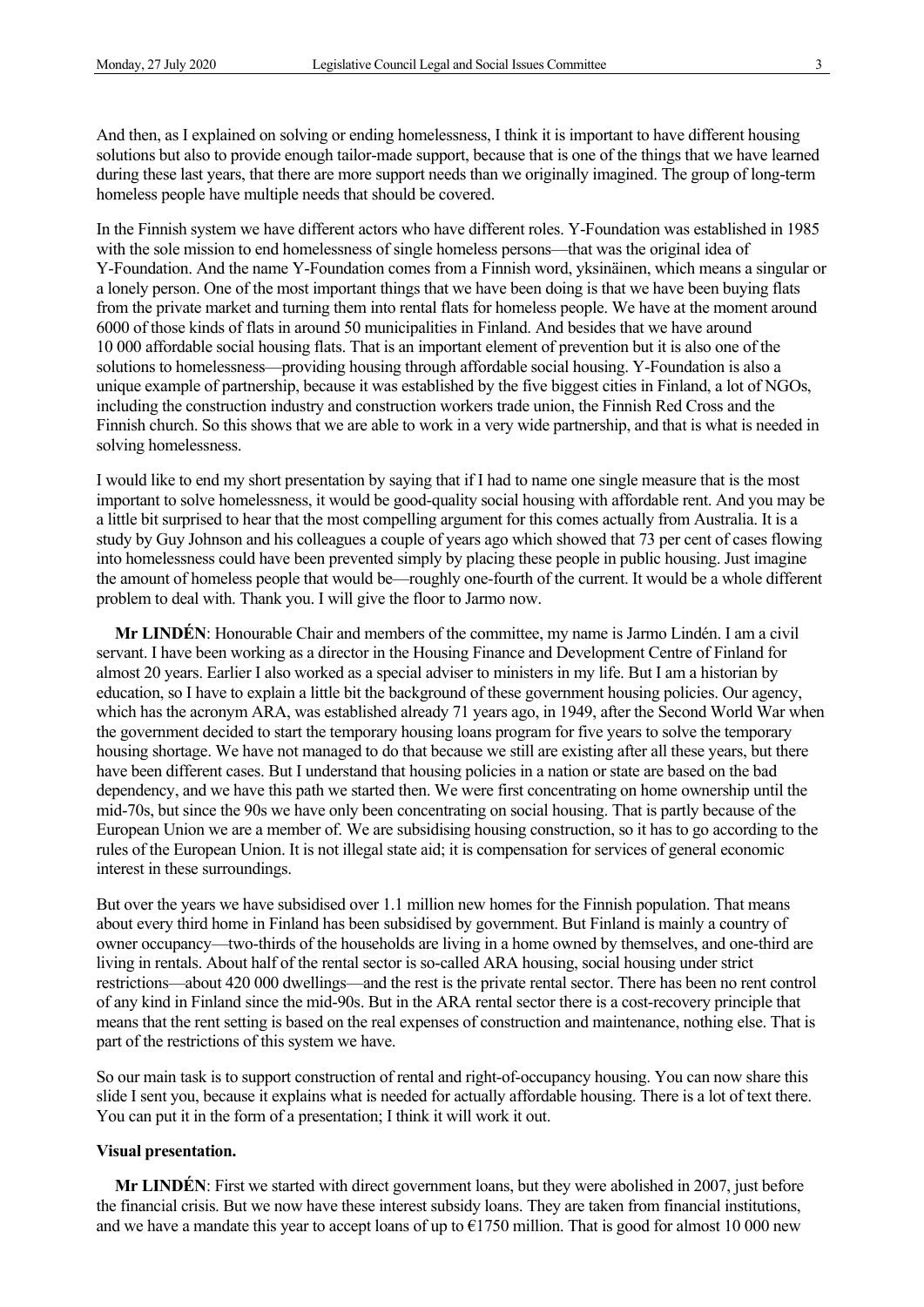dwellings to be constructed. In the Finnish system, ARA accepts the plans, that they are good quality and the cost—it is not the idea to subsidise the cheapest possible but the best possible quality with the lowest possible costs. I think the quality of social housing projects in Finland is very high.

The construction is based on market operations. The construction companies of course drive it so it is peaking, and when the economic cycle is going downwards, like now, it is time to increase the social housing production. So this is one element of stimulating the economy in Finland. It always has been like that so the social housing can be increased when the economy is going down, so it is counter cyclical. That is why we have just got more money to increase the social housing production.

The affordability is based on many things. The running time of these government loans—or not government loans but subsidised loans—is 40 years, so the amortisations are divided over 40 years. And these subsidised loans cover usually 95 per cent of the actual price of construction, so there is no need for a lot of money off the provider—5 per cent maximum—and in many cases there is no need at all, because there are direct grants we can combine with these interest subsidy loans. And there is a government guarantee, so that makes the price of the money lower.

There are different types of direct grants. This year altogether we have about  $\epsilon$ 250 million. The biggest grant is an investment grant for special groups like the homeless population, and students can get student housing and disabled people and elderly people with dementia and things like that. This investment grant can be up to 50 per cent of the acquisition costs. Juha explained how we renovated and modernised the shelters in Helsinki. They were done with a combination. Usually we had to put up 50 per cent as a grant and 50 per cent of this interest subsidy loan to get a lower rental level.

But affordable housing is not achieved by ARA or the housing providers alone. We need a lot of cooperation and partnership with the municipalities. The main thing is to get the affordably priced building sites, and in this European Union context municipalities can support social housing projects with single plots, then the market price, that is okay. So it is remarkably cheaper, these costs or rent for these building sites, for social housing projects.

So the combination of all of this is the affordable rent in ARA housing. In Helsinki, which is the capital, the ARA rental level is about 60 per cent lower than the private rental sector. The owners of social rental housing are mainly municipality-owned companies and non-profit private actors, like Y-Foundation. Everybody can establish a non-profit agency and apply for these subsidies, so this is not a discriminatory system, but you have to follow the rules of the game and go according to regulations.

In Finland we have agreements on land use, housing and traffic between government and the municipalities in the crowded centres like the Helsinki metropolitan area, and that is a target for social housing production in the Helsinki area. In the capital area it is 30 per cent of the housing production. That is very important—that we can go on and get more social housing new projects. Now you can put that away, this chart.

I have already explained the most important things, but concerning homelessness, we have been involved in all of these projects in the time I have been in the agency and from 2007, when we started these Housing First programs. What would I say? It is important to have this partnership with different ministries and agencies and non-government organisations because especially the housing sector and the social sector should go hand in hand, otherwise it is very difficult to achieve any results, because the public authorities are divided in silos but human life is in totality. From one silo you can look at it like this: we are promoting housing only. But when we come together with this type of problem, we have to have all the information and all the competence gathered together to achieve this result we have achieved.

ARA has as well been in charge of the reports on homelessness in Finland since 1987, so we have published an annual report on homelessness and you can find the newest report in English on our website as well. Maybe this is good enough to start with. Thank you.

**The CHAIR**: Thank you, Jarmo, and yes, it was more than good enough; it was great. Thank you, both of you, Juha as well. I think that gave us a great overview of the system that you use. And we keep hearing about Housing First as the model. It rolls off the tongue in most of the submissions and most of the inquiries that we have heard, so it seems the sector in Australia has been talking about Housing First for decades, or at least a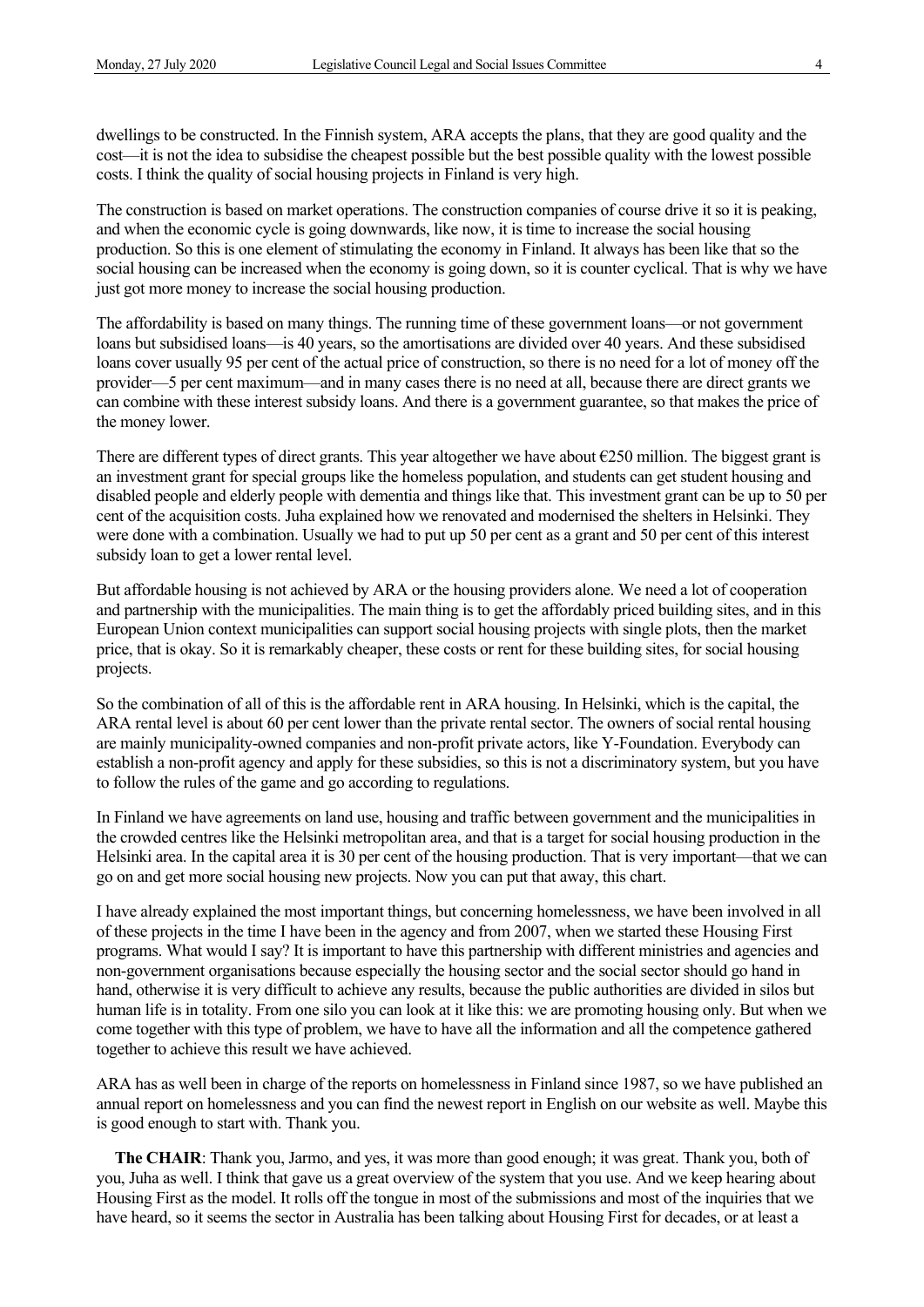decade. What do you think made Finland successful where Australia, or Victoria in particular, has not quite been able to make that turn here?

**Mr KAAKINEN:** Well, I think what we have done differently is that we have been concentrating on a systemic level and systemic change. I think that experts around the world agree that Housing First as an individual approach is certainly the best one. But if you try to change the system by simply multiplying the individual successes, it will take a very long time. So you need to have a think about what systemic elements are needed. And I have said several times that Housing First in capital letters is not possible without having housing first in small letters. So you need to have the housing, and this seems to be the problem in many places—that people are very eager to pursue Housing First and then they realise that they do not have enough housing available. And for that reason we have used several sources to provide the housing. We have established plenty of affordable social housing, which is probably the most important. Then we have been buying flats in the private market, and then we have also built new housing. So all possible channels should be used; there is not only one source of housing that could be—if that is the issue, which seems to be—purchased depending on providing the housing.

**The CHAIR**: Sometimes when we talk about the numbers in Victoria—and they are just astounding—it is, 'We need 30 000 houses, new properties, almost every year'. And, Jarmo, for you, we have been talking to how we get the private sector involved as well. The government cannot afford to build the number of houses that Victoria requires to meet this need. Is there any involvement of the private sector in the Finnish model, or is this really directed at not-for-profit organisations and municipalities?

**Mr LINDÉN**: Yes. I tried to explain that anybody who wants can establish this type of organisation that can be our client, but then they have to apply the rules of very limited profits. So it is not the way to get the profit out of housing. So it is not reinvestment in that sense; it is a providing of very affordable housing. So can you afford it? In Finland it does not cost very much to the government with this type with the interest level that we have now, because it is an interest subsidy system. We do not have to pay any interest subsidy because the housing loans have a very low level of interest. It is a question of the guarantees, and that is not the risk for the government—to give out these guarantees.

The other side, the housing benefits, that does cost a lot, because we have to pay so that the rental level that you can pay the rent, you have to pay a lot of money—over  $\epsilon$ 2 billion annually in the government budget for the demand-side subsidies. That is much more expensive than the supply-side support system.

**The CHAIR**: Yes, so it seems to me that you lend the money for organisations to build the homes and then you give the money to the citizens to rent the homes.

**Mr LINDÉN**: Yes, we need this mixed system. But it is not government money anymore; it comes from the banks or financial institutions, mainly from Municipality Finance in Finland. So we give the guarantee to the lender that they will get the money back, but that does not cost anything. Then we get the housing stock with an affordable rental level, so people can survive.

**Mr KAAKINEN**: If I could also comment, I think that this Finnish housing subsidised system is extremely clever because it is very easy for the state. Last year, if Jarmo remembers better, I think that the state paid subsidies for this housing of around  $\epsilon$ 5 million it could have been—not much.

**Mr LINDÉN:** Yes, and for the existing stock of loans is over  $\epsilon$  12 billions.

**The CHAIR**: Five million?

**Mr KAAKINEN**: Five million, and over 7000 flats were built. At the same time the state paid housing benefits that cost over €2 billion, so in our system it would be wise to provide and build more affordable social housing because actually the loan money comes from the financial institutions and the tenants actually pay it back in their rents during the 40 years. So this is a very sustainable system also in economic terms.

Also what Jarmo pointed out is that with this state-subsidised housing it is tempting for private construction companies more when there is economic recession, so it also has some quite positive effects on employment and also for economic recovery.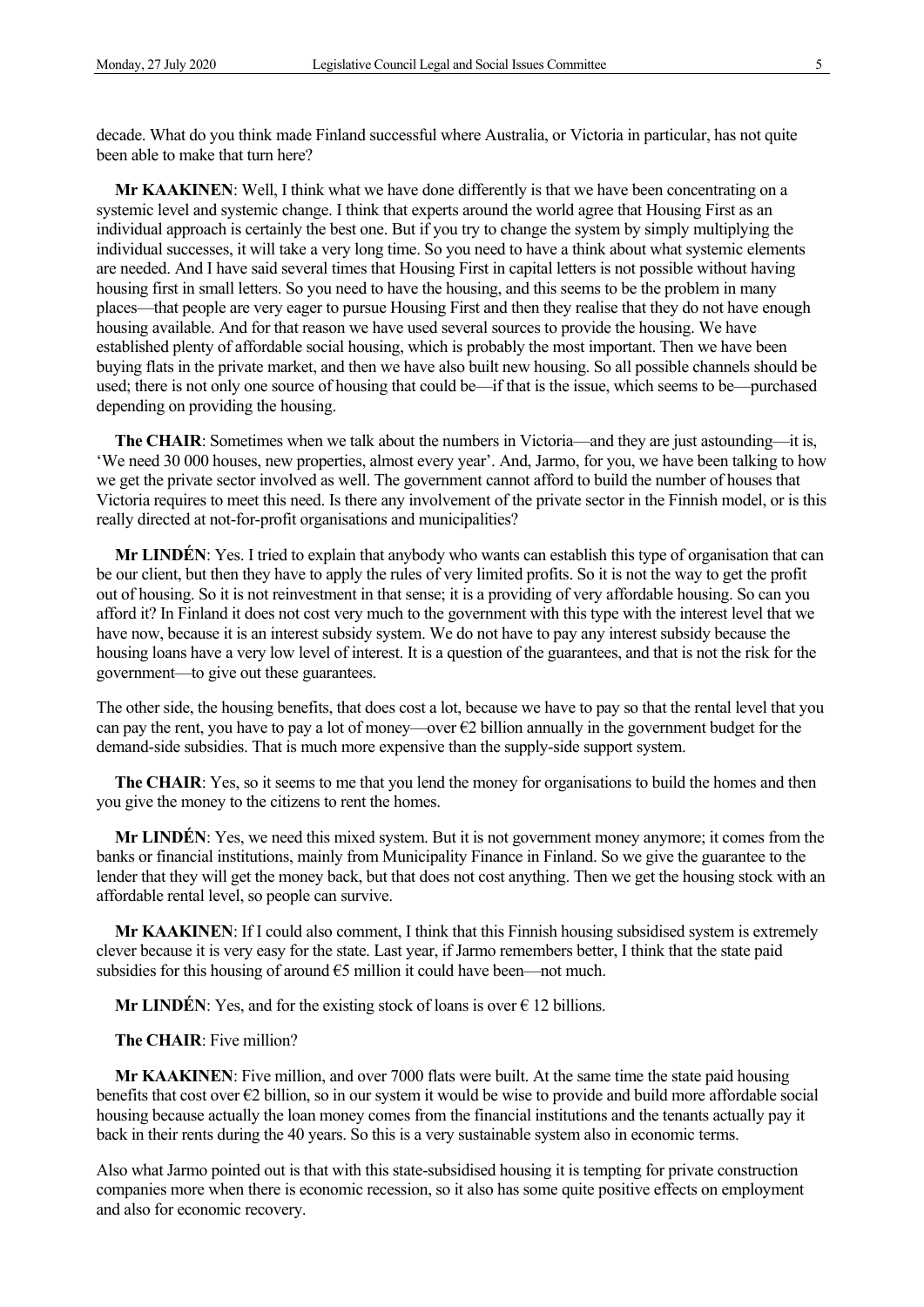**The CHAIR**: Yes. Thank you. It is a notion that is being repeated loudly here as a way of addressing the economic crisis of COVID. Hopefully I might have some more time, but I will move over to my deputy chair, Tien Kieu.

**Dr KIEU**: Thank you, Juha and Jarmo, for your presentation today. It is very interesting, and we have learned quite a few things, but particularly I am impressed with the level of data collection and data quality you have in terms of homelessness, which is one of the problems we are still having, because we still do not have a centralised system to do the data collection, and also in the Finnish way of handling the problems. It has taken you quite a long time, but you are getting there according to the chart that you have shown us. I am also very impressed with the notion and with the scheme of ratcheting up the building during an economic downturn so that it could be helping people in that difficult time in terms of housing and in terms of recovery as well.

I would like to ask you more about a component of your scheme that you talk about, which is the housing benefit and that you could provide up to 80 per cent of the rental to people. Is it available to everyone or is it part of a welfare payment to the people who are receiving it? How does it work?

**Mr LINDÉN**: It is part of the welfare system. The Ministry of Social Affairs and Health is in charge of these housing benefits and social assistance for housing costs. Of course it is means tested and related to your income, so it is cut down when your income is going up. So the benefit is going down, and at quite low levels of income it comes to zero. There is a rule for the uppermost-level of rent. In Helsinki it is a little over  $\epsilon$ 500 per month, and the rental level in the private rental sector is much higher. So it is not covering all of the rental expenses, but when you cannot pay with the housing benefits, then you can apply for social assistance—the last instance of income. It is covered up to almost  $\epsilon$ 700 in Helsinki per month. That is still considered as affordable housing, and if your rental level is higher, then the government is asking you that you have to find a cheaper dwelling then.

**Dr KIEU**: That was the second part of the question that I was going to ask, because when the government subsidies or helps with the benefit of the rental assistance program there are only certain limits that the government can pay. So there is enough stock for cheaper rental that people can rent instead of going into luxury housing or something. There is an adequate supply of affordable housing in the market for people, is that right? If there is not enough supply of cheap rental, then people would have to go to the next tier, the more expensive one, which they subsidise. The benefit cannot cover that. So you have to maintain an adequate level of reasonable and affordable rental, even in the private market. Do you see my problem there? The government can only do certain things, such as a certain amount of rental. But if there is no available space in that area, then people have to go to another more expensive rental, and then the government cannot provide that set percentage for a higher and more expensive rental.

**Mr LINDÉN**: Somehow I understand what you ask. Of course the rental level is higher than the level of what these housing benefits can cover. That is quite acute to the social housing rental in Helsinki, for instance, so people are trying to find this affordable housing and they cannot get that. That is why it is important to construct more affordable housing. The other solution is that you have to move further away from the city centre and then peddle to the city, but then you have to use a lot of time for travelling to your working place or where you are studying. That is a problem of course. And that is why we have these agreements with government and these municipalities in these growth areas. We have the target that the municipalities promise to increase the land use activities—that there are enough building sites—and then they promise to give about 30 per cent of these building sites for social housing projects. We need to try to solve this question in partnership in these areas where that is. There is not enough affordable housing.

**Mr KAAKINEN**: I think that there are also regional differences. You can see that there are cities where there is relatively more affordable social housing available, and it seems to also push the private rents on a lower level. These problems are of course biggest in a metropolitan area like in Helsinki, where despite all that has been done we do not have enough affordable social housing available. That means that people have to hire that from the private market where the rental level is much higher. So there are differences, but you can see the positive effect of affordable social housing in any case.

**Dr KIEU**: It is a well-designed, well-thought-out system. Everything is interlocking and has been working well. Thank you.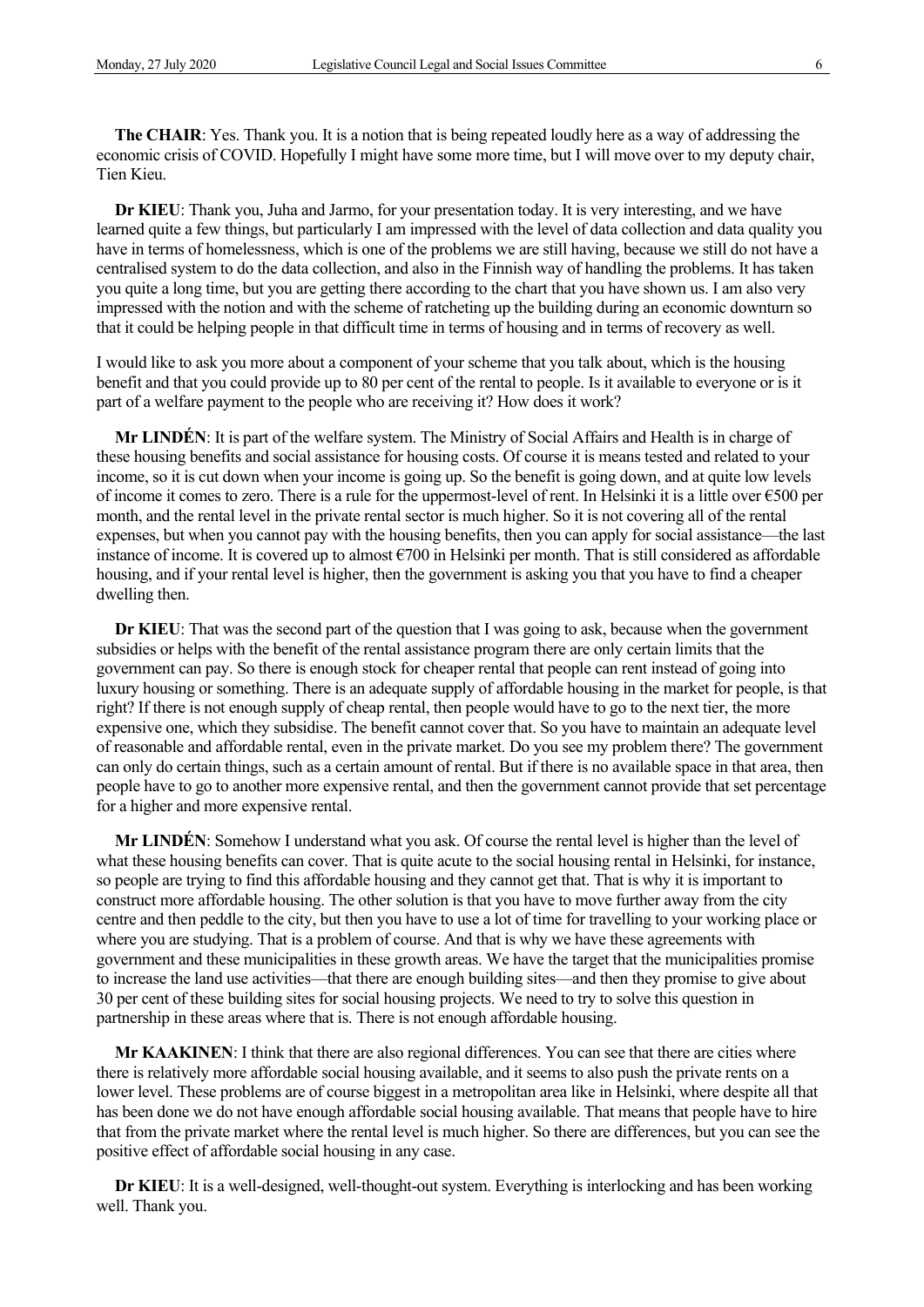**Ms LOVELL**: Thanks for the presentation, Juha and Jarmo. It has been very interesting. I was just wondering how Finland managed to convince the private sector that homelessness was everybody's problem and that they should contribute towards the provision of the affordable housing, because it is certainly something that we are talking about here, but to get the private sector to actually release those funds to come into housing will be a significant high jump bar for us to get over.

**Mr LINDÉN**: How do I explain? First of all, there is a wide political consensus from the right wing to the left wing. It was a conservative party housing minister who started this Housing First. He is now the mayor of Helsinki, Jan Vapaavuori. He was convinced that this is something that is a human basic right, that everyone has housing, so he increased the government subsidies; for instance, these investment grants and these programs. The private sector is not giving out money just like that. There are these types of organisations like Y-Foundation, but basically it is based on municipality-owned housing—companies that are our clients who own that social housing.

The private construction companies are working on the market principles. The most important is government subsidies and the municipalities giving the building sites for these projects at a cheaper price. The idea is to get new providers of social housing, but it is difficult to combine that you get some profit out of this and the result is affordable housing. I think it is a very difficult way to combine these. There is, for instance, student housing; they have organised foundations for which the idea is to provide the cheapest possible rental level they can provide for the students. The idea of the whole business is not getting any money out of this system. I do not know how to get the private sector—all the expenses can be covered and a limited profit if you put your own money. In Finland it is 4 per cent, but the need for private equity is only, let us say, 5 per cent of the project because of this subsidised system. The money for construction is coming from the banks and they get the interest, which is very low at the moment, and the government guarantees that they will not lose the capital during the 40-year period when it is paid back.

**Mr KAAKINEN**: I would add that there is not much private money involved, because the market really has not solved this issue. It is more that the private construction companies take part in this ending homelessness, and as Jarmo explained, they are more interested when there is economic recession. Finland is a small country, so we are very much dependent also on the availability of constructors. You could say also that luckily we have had enough economic recession that we have got private companies involved in building affordable social housing. But you really cannot rely on the role of the private sector, at least in Finland, because the profit-making possibilities are very limited.

**Ms LOVELL**: Also, can you just explain to us a little bit more about your rental benefit? You said that in some cases people could qualify for up to 80 per cent of their rent to be paid by the government. How does that rental benefit work, and how do they qualify to access that?

**Mr LINDÉN**: You are asking about the housing benefit system; how it works. You apply for that from the government agency under the Ministry of Social and Health Affairs, the social insurance institution. It is means tested by your income and the number of members of the household. And then there is a roof for the highest amount that can be paid divided in four municipality groups. Helsinki, the capital, has its own, and if I remember rightly it is a little over  $\epsilon$ 500 for a one-person household per month that can be covered with the housing benefit, and as you have said, the housing benefit can be up to 80 per cent of that highest rent if you have no income. When you have income the housing benefit is related and goes downwards. I think if you earn something like  $\epsilon$ 1500, then they will be zero already, the housing benefits. But if you have no income and this housing benefit does not cover your rent, then you can apply for social assistance, the last resort of income in Finland. And there the limit for affordable rent in Helsinki is about  $\epsilon$ 700 per month. If that goes up, then the institution asks you to apply for a cheaper dwelling somewhere else—there is three months time to find that out. Otherwise they will cut your benefit lower.

We are under the Ministry of the Environment, and I am trying to explain how it is done in the Ministry of Social and Health Affairs.

**Ms LOVELL**: That is really interesting—that as people earn more you do reduce their benefits. If people are in social housing, if they are in public housing, in Helsinki and their circumstances improve, is their rent pulled up? Are they asked to move on from social housing to give somebody else the benefit of it? Or is it a rental agreement for life?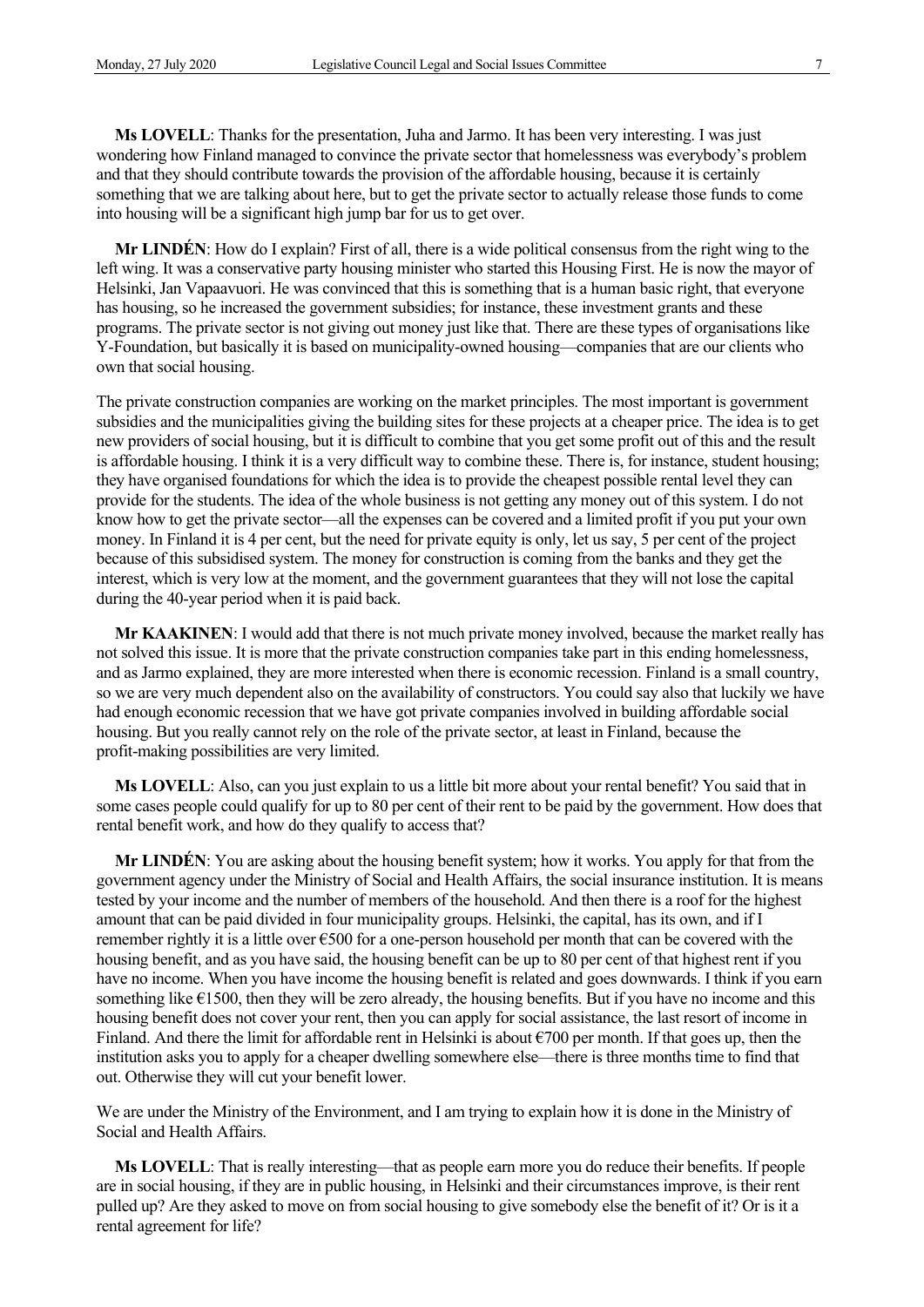**Mr LINDÉN**: That is an important question. In Finland, it is not. You can continue living there. The rent is only paid on the real expenses of the construction and maintenance, not related to your income. But there have been political discussions that income levels should be checked every five years. That has not been done, because inhabitants who have their incomes go up will usually move out. But on the other side it is important to have balanced housing areas. The idea is social mix—that there are different forms of tenure. Helsinki city is guaranteeing that, okay, if 30 per cent is social housing, for instance, then there is owner-occupancy and some middle forms, so it is balanced housing areas. And that should not be segregated units around poor people living in social housing. So it is accepted that people can stay there while their incomes go up, but usually they move away. But in Helsinki about, let us say, 5 per cent of the tenants have much higher incomes. They are in the two highest deciles of income now.

But then that is a political question, so some parties think they should get out of the social housing, but the majority still thinks that it is okay because of the more balanced tenancies.

**Ms LOVELL**: It is a vexed question because it is about if you make people move it decreases their willingness to get themselves into a job and to improve their income, because they know they are going to be kicked out of their housing. We do not want people to do that, where they keep themselves in a situation where they are in need of government support.

**Ms VAGHELA**: Thanks, Juha and Jarmo, for your presentation today. Juha, you mentioned about the new program which was launched in 2008. What I want to know from you is prior to the launch of the programs, a few years before that, how did you guys know how this Housing First model would look? What led you to the path of this model, and did you see it working somewhere else? Because right now we are at the stage where we do not know how we solve this problem over here and we are looking at the model that you guys are using, so what was the decision based on when you implemented this model in 2008? And once this was implemented, what are the challenges you faced while implementing the Housing First model?

**Mr KAAKINEN**: I would say that the reason that we ended up having this Housing First model in Finland was that we made an evaluation of the existing system and we realised that this model did not work. I remember very well I worked in the 1980s for the City of Helsinki in the homelessness services, and I was responsible for building up a temporary accommodation place, a shelter for 80 men in 85 I think, around that time, and it was meant to be a temporary solution for maybe a couple of years. Well, as happens with temporary solutions, it was temporary for over 20 years, and when it was built it was the best possible place for homeless persons, but after 20 years it was the worst place, where nobody wanted to go. So we understood that this element of temporary accommodation is really a crucial thing, because it causes a lot of problems also to have a place where you have 220, 250 homeless persons with different backgrounds. They are very insecure and unstable conditions.

Because some of these buildings were in very central locations, we decided that we were not going to lose these construction sites and we tried to renovate the places into permanent housing. We had a group of four advisers, where I was the secretary, and it was a group where we had for example the Bishop of Helsinki, the social chief and my predecessor in my foundation, and one civil activist, and all these people with very different backgrounds agreed that housing should be a social right, it should be the foundation for your living and it could help to solve the other issues. It is unrealistic to expect that people who are homeless can solve all their problems and then be eligible for housing, so you have to provide the housing first and then support if that is needed, and that is the way to work.

The problem maybe with Housing First is that, as you know, it is originally a US model, but we were quite unaware of the existence of Housing First in USA when we ended up labelling our model 'Housing First'. The basic philosophy is very similar, but there are some elements also in the housing environment which make it very different in Finland.

It has worked quite well because since 2008 the number of long-term homeless people has dropped by 65 per cent. And also, unlike in most European countries or anywhere else where homelessness has been going up rapidly, in Finland it has been constantly decreasing, and this decreasing has maintained the view of this element of getting long-term homeless people, people who are sleeping rough, people living in temporary accommodation into more permanent housing.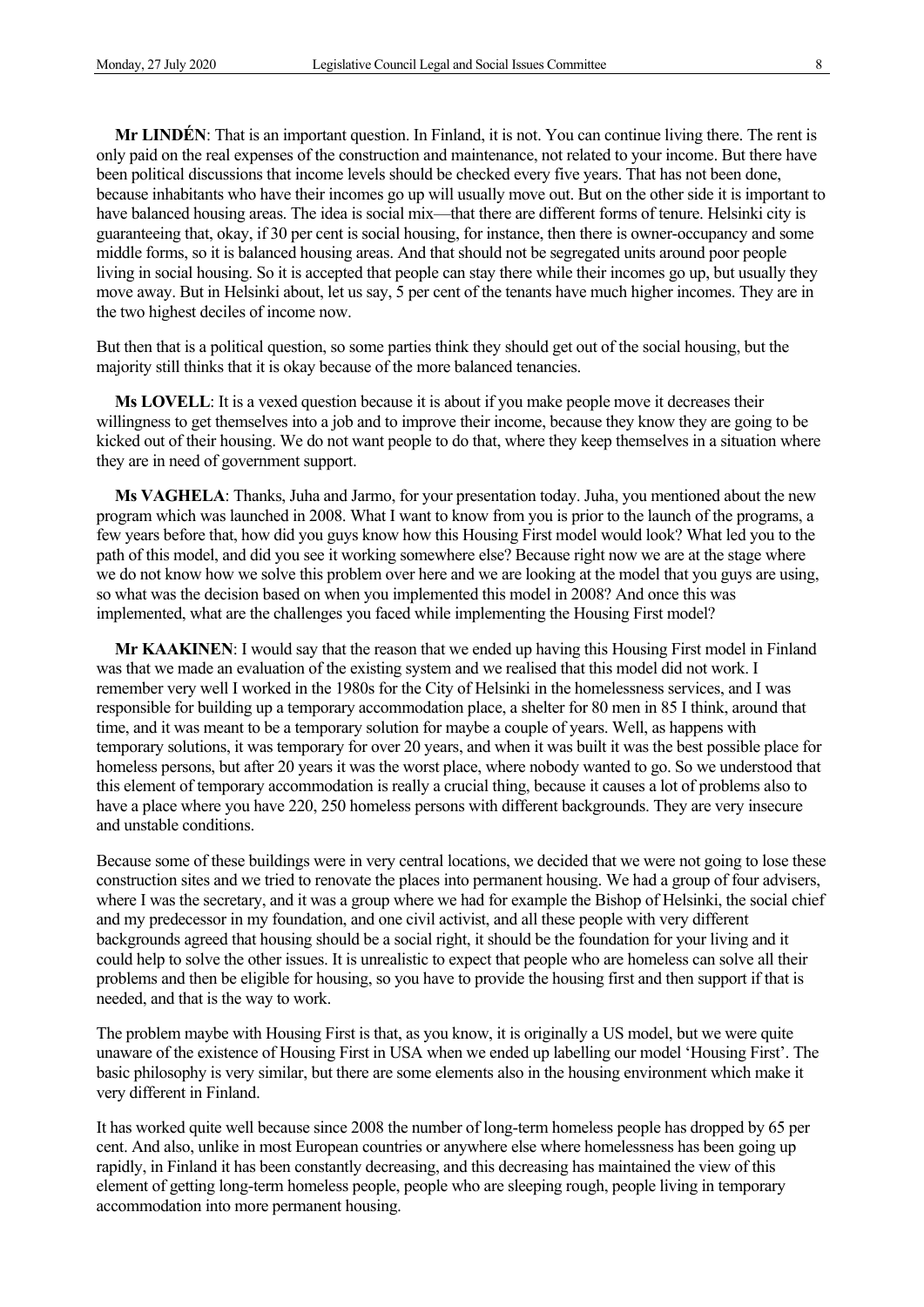You asked about the problems. I think that we have realised that there are people who need more support than we thought would be needed, so you have to be very careful. You cannot always assess the need of support at the moment when you are housing somebody. The support needs may appear later, so you need to have a very flexible system where you can provide support when that is actually needed. It does not have to be very intensive all the time, but you have to have the availability of support in different forms, because the people who need more intensive support, they have mental health issues, they may have substance abuse problems or both of these, so you have to have the expertise available, and this is something that we struggle with sometimes—that the support is not always needed.

Still around 80 per cent of people who have been given housing during this program have been able to keep their housing. And I would also like to point out that Housing First is not anymore a program or a project in Finland, it is a national policy, so every actor should work according to this basic ideology of Housing First. Maybe that will give you some answers.

**Ms VAGHELA**: Yes. And in terms of providing housing to homeless people, is it the same policy you have for different cohorts—so for example for youth, women and, say, elderly people? Because you also mentioned about students as well—I think Jarmo mentioned about students as well. So do you have a different subset of policies, or is there just one policy that is applicable to everybody?

**Mr KAAKINEN**: When it is a question about long-term homeless people, it is the same policy. So Jarmo can explain, yes.

**Mr LINDÉN**: I think one important element—I am of course part of this—is that the government has this supply- or production-side subsidy system that we can concentrate on this. We can put effort on housing construction for special groups. We have this one system, so it depends how much special equipment or arrangements are done in rental housing. So we can add the grant side of the subsidy. As I explained, when we renovated those homeless shelters up to modern housing, we put 50 per cent of grant and 50 per cent of the interest subsidy loans. For student housing the grant side is 15 per cent and the rest is interest subsidy loans. In Finland we have about 50 000 dwellings for students, mainly the university students in the university cities. They are almost all subsidised by us. And then we are subsidising rental housing for the elderly, and that is combined with the high need of social services. So these housing units can also get a lot of money, but that is more difficult because that is not only the housing providers but the social care providers. The combination and picking is very difficult, but we have been doing that, and there is at least about as much rental housing for elderly people with dementia or whose physical condition is very low—about 50 000 with these government subsidies.

**Ms VAGHELA**: And you also mentioned, Jarmo, in terms of anybody wanting to access social housing, it is income tested. So they need to have a certain level of income before they are able to get the house. But once they are into this social housing, then even if their income increases there is no mandate that they have to leave the house. So in what circumstances do the people leave the house? Is it because they want to go and purchase their own house? Why would somebody want to leave the house if they are not forced to leave the social housing?

**Mr LINDÉN**: Yes. Finland, as I said, is a country of owner-occupiers. Usually people want to buy their home sometime in their housing career, so they move away. And for instance, in student housing of course it is related as long as you are studying, so you cannot continue living there forever—or if you are an eternal student, but you have to get some points of study. That is of course understandable, and there are some thousand units for youth housing where there is an age limit. But most of the people, at some stage of their life, they move away. Only those who are very, very low income stay there.

**Ms VAGHELA**: Is there any stigma attached to people living in social housing if they live there?

**Mr LINDÉN**: No, I do not think so, because you cannot see outside. When you come to Helsinki and Finland, you can see that the housing areas are very balanced. You cannot point out that it is social housing, because usually in the suburbs the social housing units are better quality because the owner is renovating them, but the owner-occupants usually try to minimise the expenses. So they do not renovate so easily.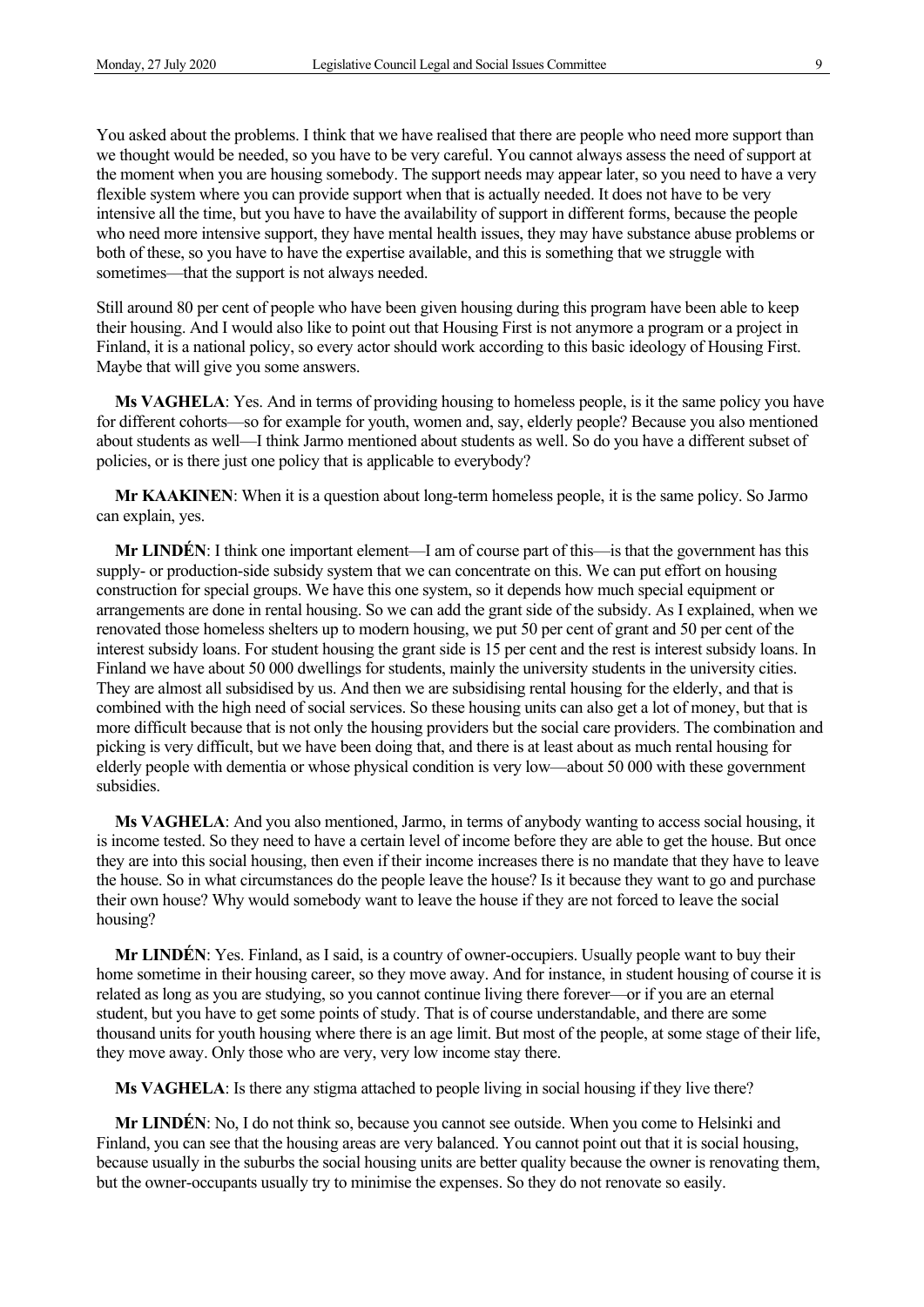**Mr KAAKINEN**: We also have social housing for different groups, as Jarmo mentioned. We even have in Helsinki, with my foundation, one building where part of the building is reserved for low-income rock musicians, because there are plenty of those.

**The CHAIR**: That really took my fancy when I read about that.

**Mr BARTON**: Thank you, gentlemen. This is very interesting—very interesting financing models. I love the fact that when you look at funding over 40 years and amortise the cost of that over such a long period of time, you get such a workable model. I do not think we have heard of that in Australia. I think it is pretty amazing. I just want to benchmark where we are here in Victoria. As the Chair pointed out before, we are roughly the same size in terms of population, but I feel we are starting from a point probably about where you were in 2008, and this is a journey that we have to go along, but my feeling is that there is a mood for change and there is an acceptance that this has got to be done. We have a waiting time for social and affordable housing that runs into years. What is the sort of waiting time in Finland?

**Mr KAAKINEN**: Could you repeat the question? I did not hear it.

**Mr BARTON**: Unfortunately we have a waiting time for social and affordable housing, and it runs into many years. It can run into many years, I should say. When people are trying to access affordable social housing in Finland, what sort of waiting times are we looking at there?

**Mr KAAKINEN**: I think Jarmo can also comment. Especially in Helsinki it is rather long, but it is difficult to say because in the queue there are people who want affordable social housing from a certain district. So for that reason they are waiting, and a lot of people are also on the list because the rental level is so much lower than the market rent. So they are not necessarily in urgent housing need, and these are the criteria—low income and urgent housing need. So I do not know if, Jarmo, you can better answer that?

**Mr LINDÉN**: Yes, this is not the total waiting list. You apply and you have to renew your application every three months. It is only in force for three months and then you have to renew it, and the selection of tenants is based on the housing need. If you have been evicted, you have a very high housing need, and then how much are your income and your wealth? So it is relative. Those who are applying for social housing, the owner has to select or in Helsinki it is the municipality itself that selects the new tenants. So they take those who are most in need and have the lowest income and the lowest wealth, so it is relative. You can get into it in a very, very short period of time. If you accept all areas in Helsinki, for instance, then you can get into a suburb in a quite short period of time.

But there are valid applications, for instance, in Helsinki. At the end of May there were about 24 000 applications for the social housing dwellings of the city. The city itself has about 50 000 dwellings, so there is a need for more, and the number of people moving out is now relatively lower because people stay there. Because of the low turn and this COVID situation, they are not moving out. So there are not available from the stock as many dwellings for rental as last year, despite the increased production of new dwellings.

**Mr BARTON**: Just in terms of brand-new private developments, do you mandate a certain amount of properties to go into social or affordable housing on brand-new developments—private ones?

**Mr LINDÉN**: If I understand, no. The basis is land use, of course. In Helsinki, for instance, the municipality owns most of the land for new developments, and it gives out these building sites for providers of social housing. As I said, 30 per cent should be given to them, and they build one house, and it is totally for social housing or combines normal social housing and these special groups. And then there is student housing, and we have one middle form—right-of-occupancy housing. It is difficult to explain, but then there are no types of criteria for tenant selections. You pay 15 per cent of the acquisition price, and you get it back when you leave. That is good for young families to get a bigger apartment very, very early in their housing career. We are subsidising that as well as the middle form between owning and renting. So there is not that type of, let us say, regulation for the developers that you should give out of the house some percentage, like in England. I do not know. It is a little bit of a different system.

**Mr BARTON**: No, I think the way you fund it is clearly working.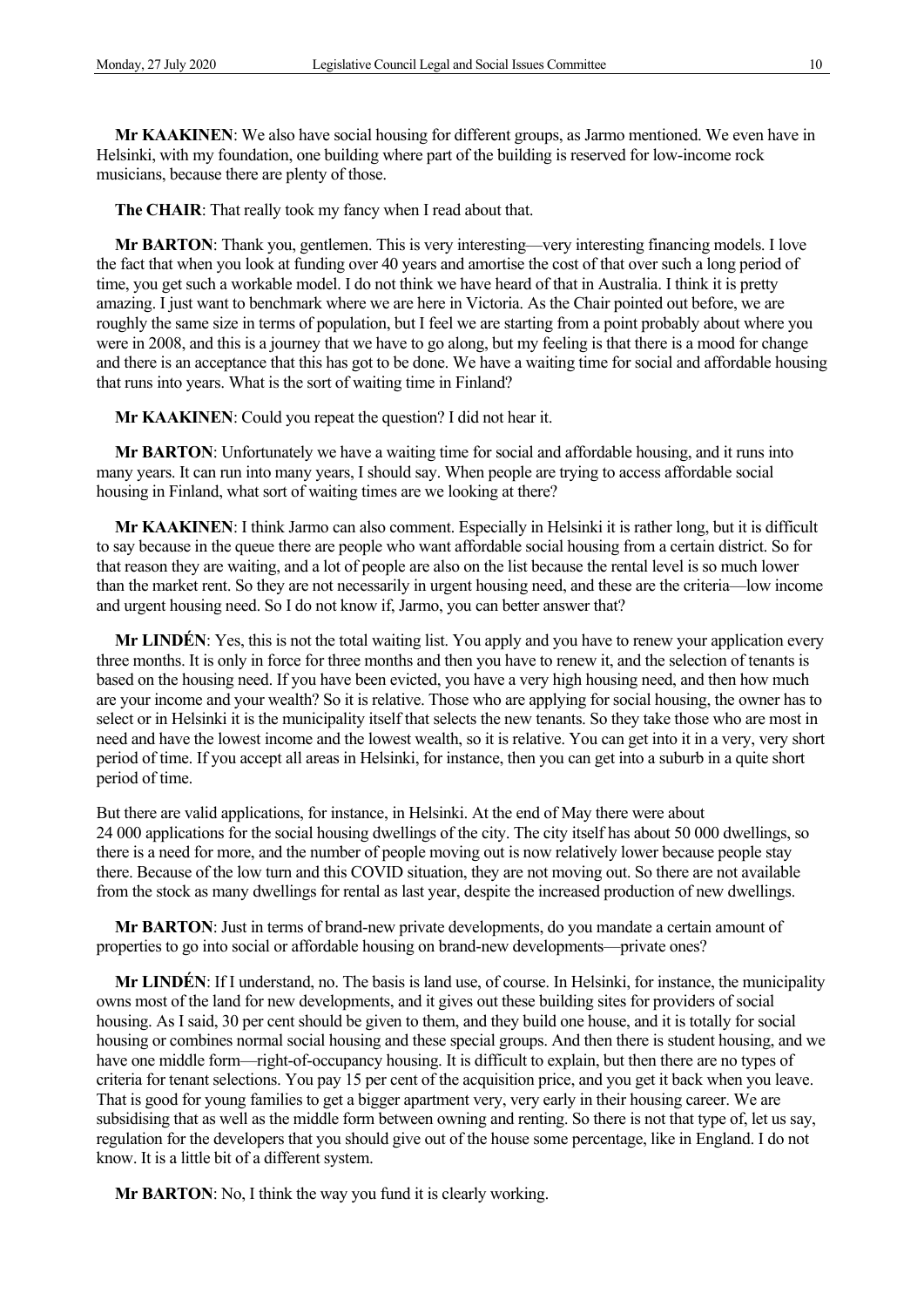**Mr KAAKINEN**: But in practice it often happens that a private developer is looking for a bigger area, a block. In the town planning it is determined that there should be one building for social housing, and the private developer does not want to build that themselves, so they ask for a partner. This is the way, for example, that Y-Foundation in many cases gets selection of sites: there is an area, a block, and the private developer also needs as a partner somebody who will build affordable social housing.

**Mr LINDÉN**: Yes, that is when the municipality does not own so much land, but they have the monopoly for the planning. They can insist in the planning that there has to be some percentage of social housing. Then the developer has to take on another owner to build a social housing unit in that area.

**Mr TARLAMIS**: Thank you, Juha and Jarmo, for speaking to us today about the bold initiatives that Finland have taken in addressing the homelessness issue. It is really quite inspiring what you have been able to achieve and to be able to unify everybody to come together for a common cause. It is certainly something to look towards.

In terms of the Housing First model—I know that that is national policy—it has saved around €15 000 per year per person in terms of homelessness, and part of the national policy is also that those savings are not returned to government but are redirected back into preventative services in homelessness. That is one of the issues that we have heard throughout the hearings that we have been having, that there are the two issues: there is providing additional housing stock to deal with getting people into housing but also the preventative aspect about how you stop people from requiring a house. So on a slightly different tack, how extensive are the preventative services in Finland? And we have seen how innovative you have been in terms of the construction side of housing. Are there any innovative programs in terms of the preventative programs that you are running in Finland?

**Mr KAAKINEN**: I think that I spoke about the structural element of prevention—building affordable housing—and that is of course the main thing. But as an innovative project I think that housing advisory services, which are now in many cities—I think that there are almost around 90 housing advisers at the moment working in the housing companies and core cities—are kind of personal social work we do with the tenants. You build trust and then you also try to tackle the issues early enough so that you can make, for example, payment plans. For example, now, during this COVID crisis, I think that there has been a common policy among the non-profit housing providers that because of economic problems no-one is going to be evicted because of COVID. So in practice it means that housing advisers make payment plans, for example, with tenants. They have the benefits that they are entitled to and then they can pay the rent in a longer period.

But there are also other things that housing advisers can do, and there have been some special projects to negotiate between neighbours if there are problems, if neighbours do not get along, which occasionally happens also—there is a neighbour complaining all the time and then somebody has to find out if there is any ground for these complaints. This kind of brokering or negotiating is also one thing that they are doing. Then also there is debt counselling, because it seems that this is a growing issue—at least among young people, who come into the housing market already loaded with a lot of debt. So debt counselling is also one thing that has been done. I think these are the things we are working hard on because ARA is financing some of these initiatives, if you want to [Zoom dropout] housing advisory services and other projects that ARA has been financing—

**Mr LINDÉN**: Yes, we are giving grants for the housing advice, but in the government program there is a target to make this housing advice counselling statutory, to make it law based—and there is a working group; I am the chair at the moment—and to increase it so that it would be available to all irrespective of the form of housing. Now it is mainly for the social housing but also in future for those tenants in the private rental sector. So that is one measure in the government program in future.

**Mr TARLAMIS**: Coming back to the Housing First program, in terms of the long-term targets that have been set to have everyone in housing by I think it was 2027, how are you tracking in terms of achieving that? You also said that you tend to have more take-up with the private construction companies in times of recession as a stimulus measure. Have there been any discussions or thoughts about other mechanisms to try and encourage the private sector to get engaged—so additional incentives or different models to try and encourage them to engage outside of a recession to try and invest more in the construction?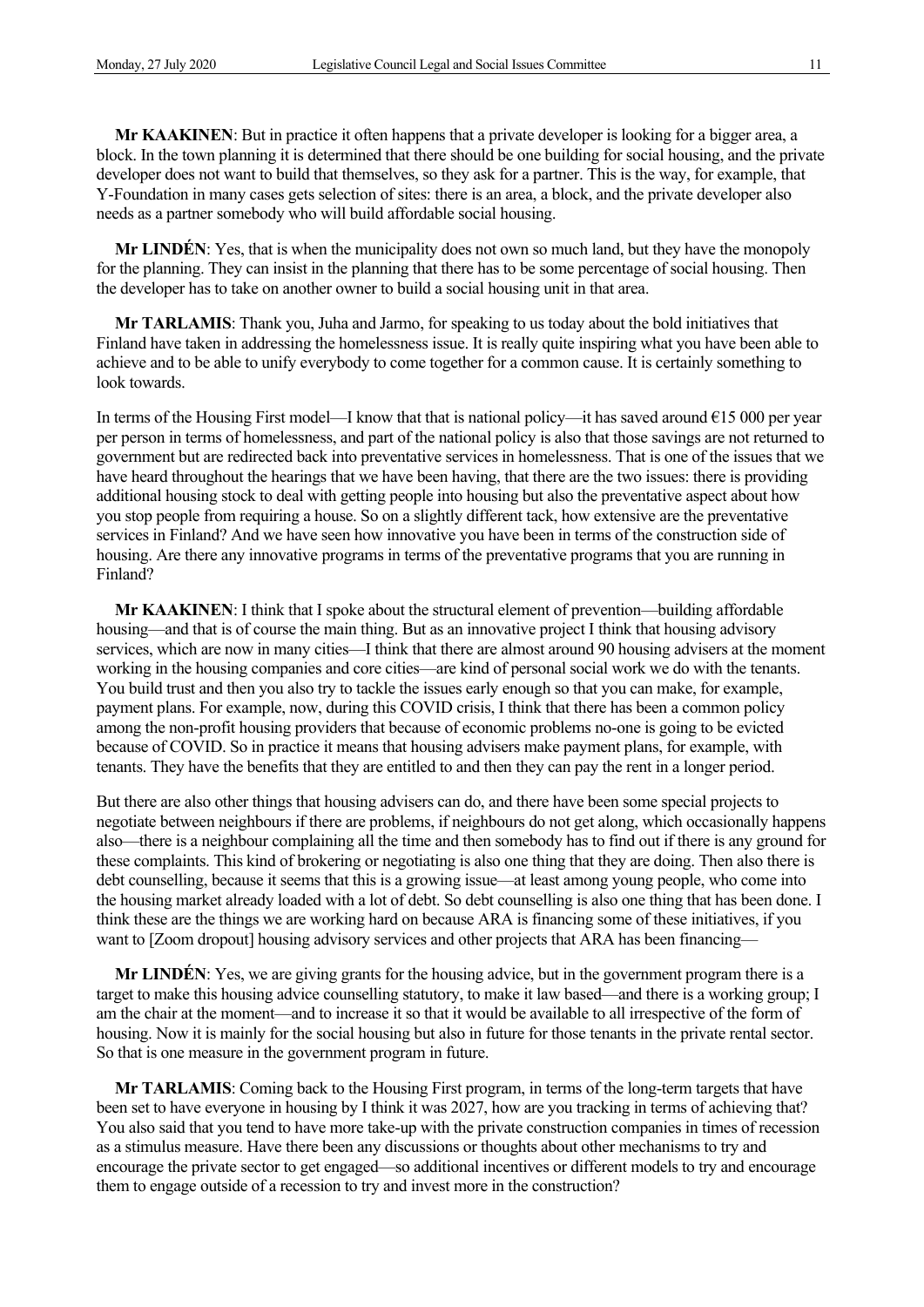**Mr KAAKINEN**: Well, at the moment, the cities involved in this are running a national program and are making their local plans, how they are going to receive the call. And of course we have follow-up studies and mainly the count that ARA does yearly is the main measure. That is of course the most obvious thing to follow—how the number of homeless is going down.

But I can see that you all the time ask how to get the private sector involved. I think that in our thinking we have realised what would be the reason for the private sector to be involved and interested in ending homelessness? And the obvious thing is that the private sector aims to make profit, so it is not quite easy. And our thinking is we have decided and understood that this is something that the state and the public are responsible, together with partners, for dealing with, this issue, if the private sector is not involved. So what is the most economically viable way for the state to be involved in this kind of issue? Because we think it is a social right and society has to take care of its members. So if the private sector is not acting, then the state and other public authorities—NGOs—have to work. So I think that we have a little bit of a different way of thinking. We are not thinking how to tempt the private sector to get more involved; we think that it seems that we have to deal with this issue with the public authorities and what is the most economically reliable way to do that.

And you mentioned the savings. That is of course the economic rationale for the state and public authorities that it saves money. It saves in many places not only from the social and health sectors but also the police and court systems have seen the savings and the changes, and that is a reason big enough for us to act as a combination or partnership of state, local authorities and NGOs to work on this issue—to say nothing about the human value reasons to act.

I think that the only way probably to get the private sector more involved is a mechanism called social investment bonds. So you can put some calls for the private sector to act and they would get profit if they receive the calls, but that would also involve the money from the state. So who else would finance that kind of [inaudible]? I do not know.

#### **The CHAIR**: Good point. Very good point.

**Dr CUMMING**: Jarmo and Juha, I have been so excited to have this online forum with yourselves. I have been a great fan of the work that Finland has done, so you should be congratulated for all the hard work that you have done for many, many years. To tell a little bit of a story, I went to school in an area called Braybrook, and Braybrook has remained for many years in the top ranking of all reliable indicators of disadvantage, including the SEIFA index, [inaudible] burden of disease, and it just goes on that the area in Braybrook has a lot of disadvantage.

I also have been very pleased with your presentation around the local government's role in working with the state government to try to actually come together to do some work on social housing or public housing. I was elected in my council in Maribyrnong in 1997, and I was mayor there twice. But one of the years I was mayor, which was 2013, we wrote up the Revitalising Braybrook report. That was in 2011, sorry. But in 2013, at that time when I was mayor, I went to the then Minister for Planning, Matthew Guy, and I showed him this little picture of all the social housing that the state looks after. But then I showed him a little picture of what you could actually do if you put in some more public housing.

I was mayor again in 2017. A change of government had occurred, and I went to Martin Foley at that particular time. The last government actually had an inquiry into the public housing renewal program. Just to explain to you, the report in 2018, just before I was elected in November, had as one of its recommendations:

In addition, the Government has recently committed a further \$209.1 million to deliver 1,000—

not 10 000—

new public housing properties by 2022.

In other words, 1000 houses within four years. I know that in Finland you would not even contemplate such a measly figure to try to get on top of homelessness, or even the public housing issues that you have.

One wonderful thing that you said in your presentation was about the quality of public housing. I think governments in the past have made many mistakes, especially in the public housing stock that I have in Braybrook and Maidstone. They were made temporary. They are fibro. They thought that was going to be just a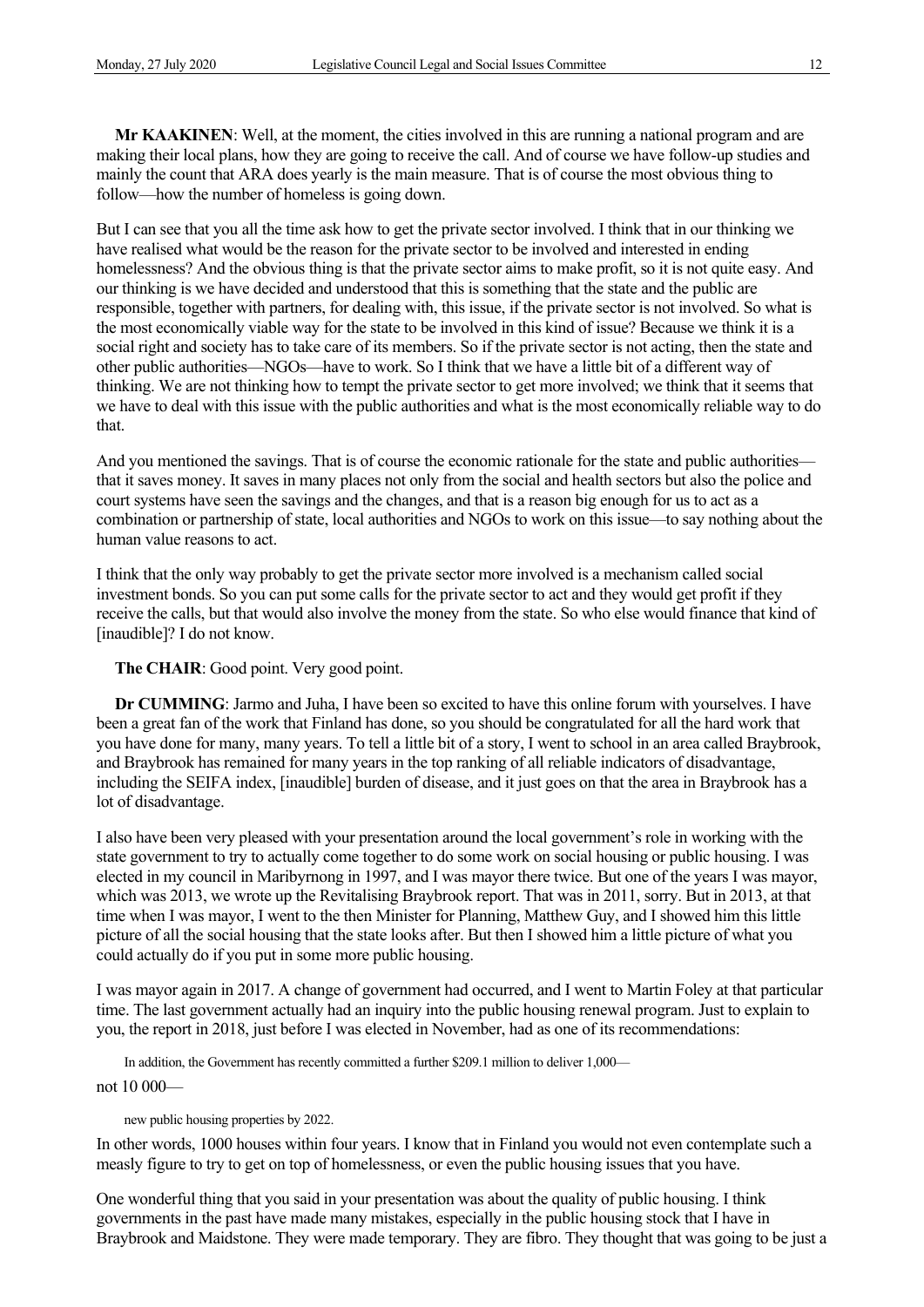temporary measure, but people have been living in those houses for 40, 50, 60 years; it is generational. One of my questions to you is: when you do the quality housing that you build in Finland, what is the life expectancy of those new houses? Is it a 50-year build? What kind of quality standards do you actually put into your public housing stock? Because I believe that is very important.

Just to express another point—and I would love to know what Finland is doing around this—we have a lot of walk-up flats, which are like walk-up public housing blocks. What we have found in these COVID times is that that has created problems because of the way that they have been built. In the common areas there has not been enough in the way of laundry facilities. With the way they were built it has created a lot of contamination with COVID. I am very interested to know: when you do apartments, especially flats, do you have common areas? Are they well built to make sure that they have their own laundry facilities? What kind of square metreage are those houses, to get a bit of an idea on the quality standards that Finland has in the way of your homeless stock? I am just in awe of the way that Finland has actually—

**The CHAIR**: Catherine, you might be in awe, but you are running out of time. Get your question out.

**Dr CUMMING**: I thought I had an extra half an hour. I am sorry, Fiona, but everyone else seemed to have a lot of questions. I did not realise that I was on a clock.

**The CHAIR:** You are on a clock. I am trying to give everyone around 10 minutes.

**Dr CUMMING**: Sorry, Fiona. But I guess I will just say to the committee, with these COVID times I will actually make sure that all the committee get a copy of the *Revitalising Braybrook Action Plan*. You will get last year's Parliament report—another copy to be tabled—and I will make sure that you actually get this plan and that plan as well as this one for everyone to read. That could be part of when we have some wonderful recommendations that come out of this homelessness committee.

**The CHAIR**: Okay. I am hoping that you remember the question.

**Mr LINDÉN**: I can comment something. In the guidelines for social housing we target a high standard of housing. That means that the housing is accessible and there are of course common places like you mentioned there has to be. In Finland it is important that every tenant has access to a sauna because we have over two and a half million saunas. We brought them to the urban areas as well, so social housing units have saunas.

**Dr CUMMING**: I like the thought of having band or art public housing as well. It makes a lot of sense to me.

**Mr LINDÉN**: Yes. Juha may explain how it is in the homeless units. The idea is to get as much quality as possible with the affordable cost of construction. And we consider that the designs will be housing for all, so it can be for different ages, so it cannot be very, very small apartments. In the private sector there has been a boom of very, very small housing units during the last years because there is a limit for the total rent. Then they think, 'If we put less and less square metres, we can put the total rent lower'. But now COVID-19 has shown that housing is needed more and more, and if there is some kind of lockdown there has to be room for different activities—

**Dr CUMMING**: For quality.

**Mr LINDÉN**: Children are there; they might be distance schooled, where you have to do distance work like we are doing now with Juha. There has to be room. So the quality of housing is very important.

**Dr CUMMING**: Yes. I am just trying to figure out if 'sauna' means, like, a gym or like a—

**Mr LINDÉN**: No.

**Mr KAAKINEN**: No. A gym can be a different facility, but a sauna is a sauna; it is a sauna only. And that is also in homelessness: where we have homeless people in these supported housing units they have the same common facilities also.

But about the life expectancy of social housing, we have loans for 40 years so the houses are meant to last at least 40 years. There are normally renovations done after 20 years, but we can get financing also from ARA for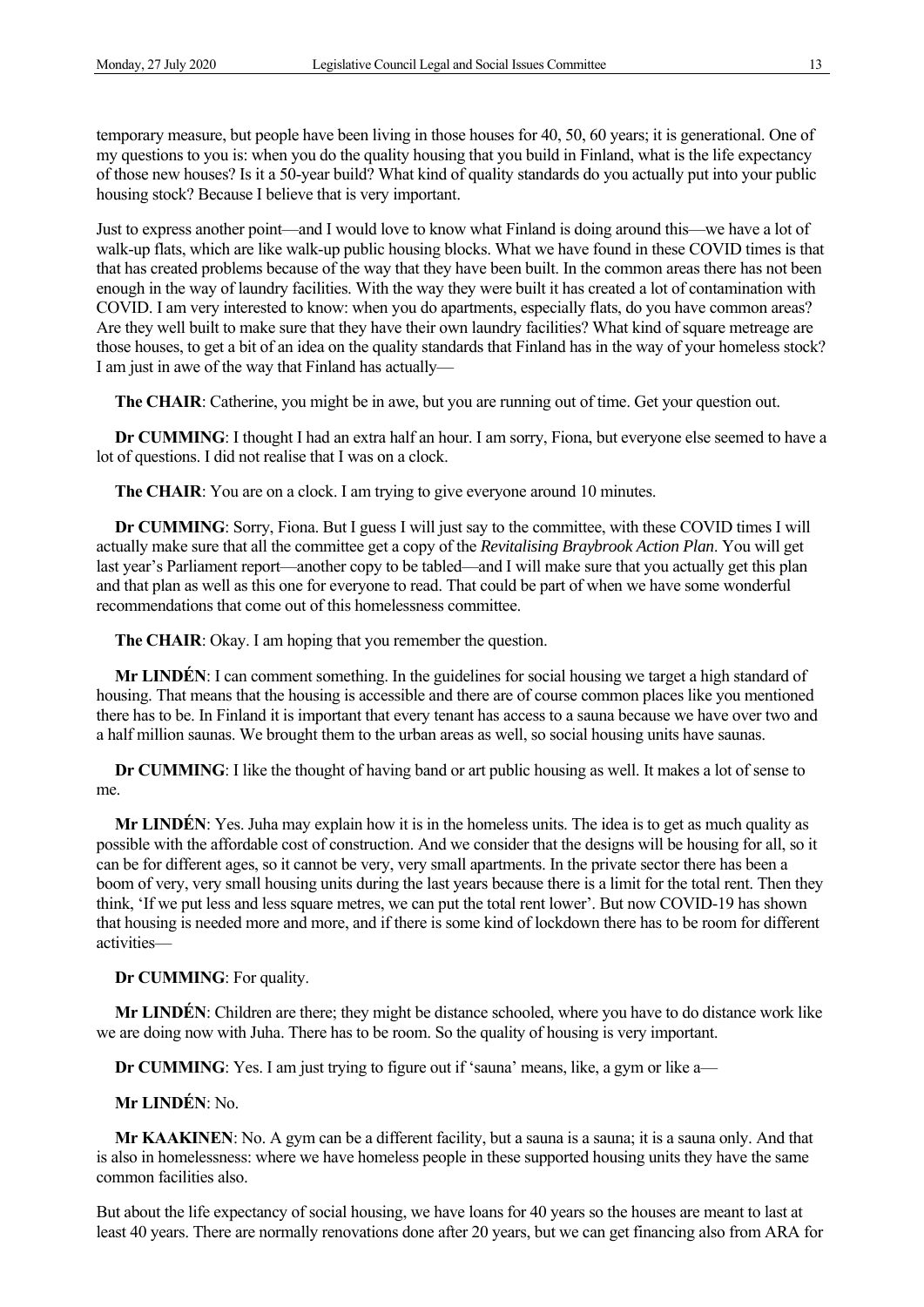that. I think that the main thing is that we keep the flats and buildings in good condition. So for example, in Y-Foundation for the 10 000 flats we use around  $\epsilon$ 30 million yearly for the renovation of the buildings to keep them in good condition.

**Mr LINDÉN**: Repairs.

**Mr KAAKINEN**: Yes, for repairs.

**Dr CUMMING**: Yes. That is good. And also, the one thing with your Housing First policy, which makes a lot of sense: without having a house it is very hard to find a job and it is very hard for your kids to go to school. It makes a lot of sense for people to actually advance, but without a house it is very hard to have internet and all of those things that you need to be able to work and have job, so it makes perfect sense for me.

**Mr KAAKINEN**: That is of course true, and I think we have extremely low family homelessness because of social housing. That is probably the reason behind this. And we have a lot of NGOs, for example, who have housing for homeless people who are running different kinds of job programs. For example, in Y-Foundation for our tenants we have an app where they can make a profile for themselves, and at the foundation different departments can put work offers there and people can look for—

**Dr CUMMING**: I do believe that here in Victoria the local governments want to work with the state government and could do a lot of the planning work or implementation work, but it would need a real political mental shift, because they have been doing the same thing for a long time but it is not working. I guess that is just more of a comment. But I am definitely a fan of Finland, so I cannot wait to be able to come and have a look at everything that I have read about for many, many years. Thank you.

**The CHAIR**: Thank you, Catherine. Yes, we did set up time limits for each person, so we were keeping to that.

**Dr CUMMING**: I am sorry.

**The CHAIR**: But some people did not use their time limit, so we have got a little bit more time.

**Dr CUMMING**: I took it all!

**The CHAIR**: Just following on from that notion of work and of your organisations, Juha and Jarmo, and when you changed the system—and this is probably something that Wendy would be asking—a lot of our housing and homelessness services are really based around crisis. They are really based around turning someone over, and I do not want to say there is a victim mentality, but there is a mentality within our homelessness sector around this. When you really changed to focus on Housing First, focus on the client and giving the client the services that they needed, not the services that you offer, did this require real groundbreaking changes to those services, and did some of the agencies kind of get lost along the way? I notice that the Salvation Army was one of the early adopters. I wonder if you could comment on how you had to change the sector.

**Mr KAAKINEN**: Well, it was really a mind-shifting approach. I would say that one of the important things was that a lot of things were happening in a reasonably short time period, so people could see that things were changing, and there was a kind of psychological recognition because people started to realise that they wanted to be part of this new thing. But of course it was not totally painless. I know, for example, that in the Salvation Army, when you have a unit building where you have staff working with homeless people in temporary accommodation, the job titles are, for example, that you are a guard. That was the normal job title for people working in hostels and shelters. When they went with Housing First, you are now a support worker. So that is a wholly different attitude. It is a different power position also. You have to build trust with your tenants. In some cases it did not work. For example, when the Salvation Army opened one unit, they had to take totally new people to work there, because the old guards did not all get along with the new ideology.

But the important thing is that when the Salvation Army before had 250 bed places in one place, they had 30 people working there as guards and in other occupations. Now in three different buildings they have 55 people working as support workers, and the amount of the flats is almost the same as they used to have as temporary accommodation. It will take time, but we have had a lot of training also, continuous training.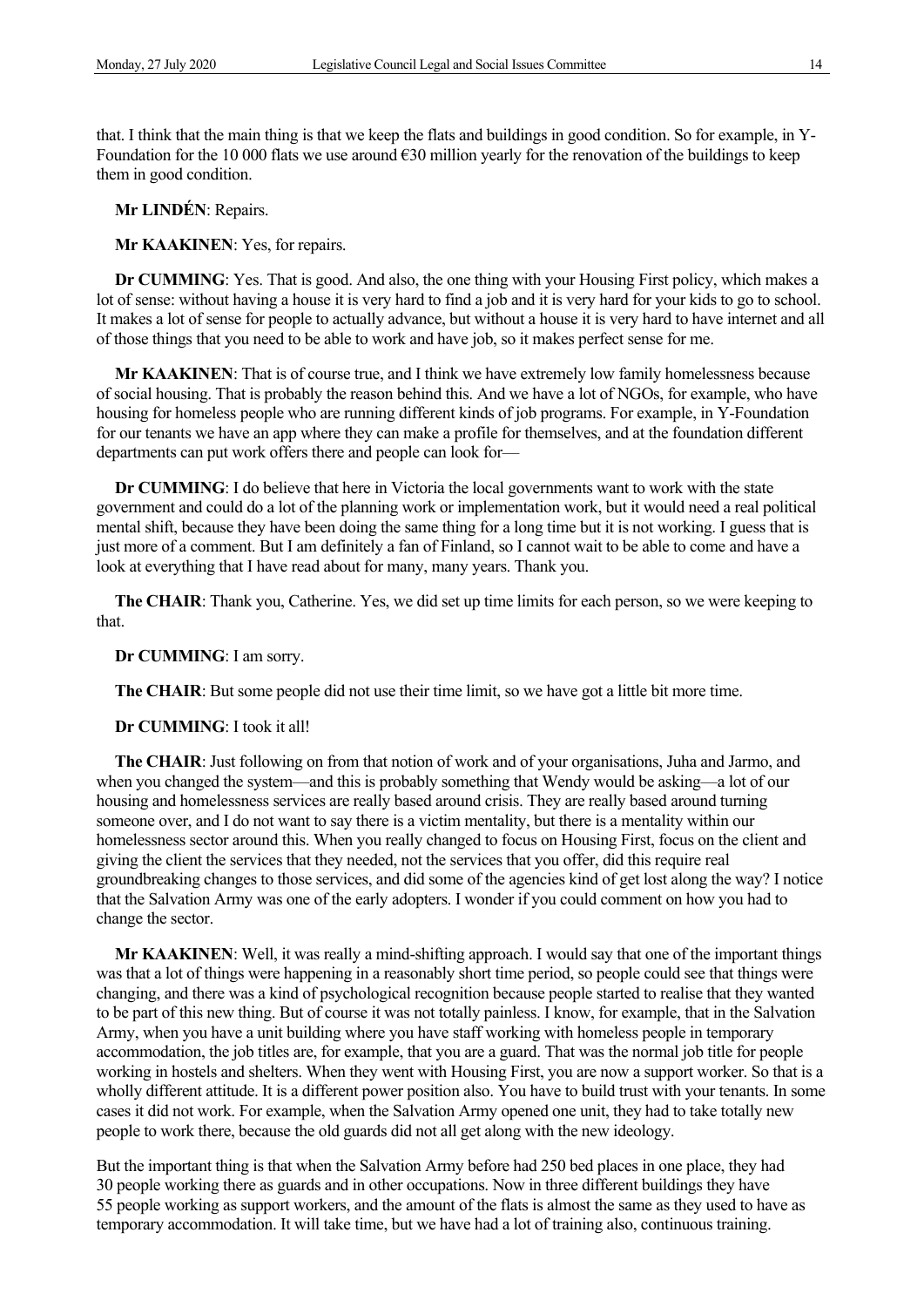Actually we have this Housing First Europe hub that we built together along with France, and there are now over 30 organisations from different countries involved in continuous training. Now you can see also a new generation of social workers who have not worked only in Housing First, and there is no way they would return to the old system also. That has been a quite remarkable thing to see, that they are so committed to this new way to work.

**The CHAIR**: From the government's perspective, Jarmo, did this change the contracts that you would have with social organisations or charitable organisations about what outcomes you expected them to achieve?

**Mr LINDÉN**: Yes. For me I look at it from the Ministry of the Environment, but I understand it is crucial to have this partnership with the social and health sector, and I think they have to change their mindset more than we do. We understand that nothing is good for the people if they are not housed. It does not help anything if you get therapy but then you go back to the street, but that has been developed over that period of time, the remodelling of the social services, and we try to get the idea that the way of doing their work is to ask the question: how is your housing organised? When you get the new client, they should ask this question—the social services—and that would be part of this normal work there.

We have made progress. That is important for instance for collecting the information on how much we have homelessness. The most part of homelessness in Finland is so-called hidden homelessness. It is very difficult to estimate the number, but those people usually go to some kind of social services and if that question is asked, we get better information of the real number of homeless people. In this program we now have with this government the municipalities can apply for special grants to develop social and health services that reduce homelessness. So remodelling the existing structures, this Housing First does not mean that you have to put extra money; you have to put more rational thinking and reorganise the existing resources to get better results. To achieve this right to housing as everyone's right.

**Dr KIEU**: I am just trying to understand more: you are not only providing housing but also you emphasise prevention and support. In terms of support, permanent housing is a very good thing, as you have pointed out, but temporary housing cannot be gotten rid of. For example, in an emergency—some women because of family violence we have to move from the house in the middle of the night, so somewhere to put them up for some time before they move into something more stable and permanent. The second part of the support that I would like to ask is about: how would you support a case? What model do you use? Is it case management tailored to a person or is it by different departments looking at different aspects of the problems that a person may have in terms of preventing and supporting the person not to be homeless?

**Mr KAAKINEN**: I would say that generally you could describe the Finnish support system as intensive case management, but it means that there is normally a support person who is in contact with the tenant who is in need of support. If a need arises to get more specialist support, this is the person who arranges these contacts and, if necessary, gathers a bigger group of different experts to deal with the issue. But I think that it is also important to understand that because people have very different support needs, a varied intensity of support is needed. That is the reason we have had these supported housing units.

A good example of a kind of optimal solution is a building called Väinölä, where we have 33 independent apartments in the same building. Then we have staff to provide support in the building, working on site, because for some people the support needs are so intensive and they may have even some somatic issues, for which reason they need that kind of availability of support. I think one other thing that we have realised is that in scattered housing, if it is only scattered housing, there is sometimes a bit less isolation and loneliness, and for some this kind of community that you can build voluntarily in these supported housing units is also needed. I do not want to paint a too rosy picture. We have a lot of work to do to intensify and make sure that the support is always adequate, and it is not always easy. It is more demanding, more difficult to arrange in scattered housing than in these supported housing units also.

**Ms LOVELL**: Just a very quick one, following on from the question around the funding and when you made the changes and obviously had to probably recommission all of the services. How often do you review the funding that is going to services and the results that that is getting and consider recommissioning the provision of services?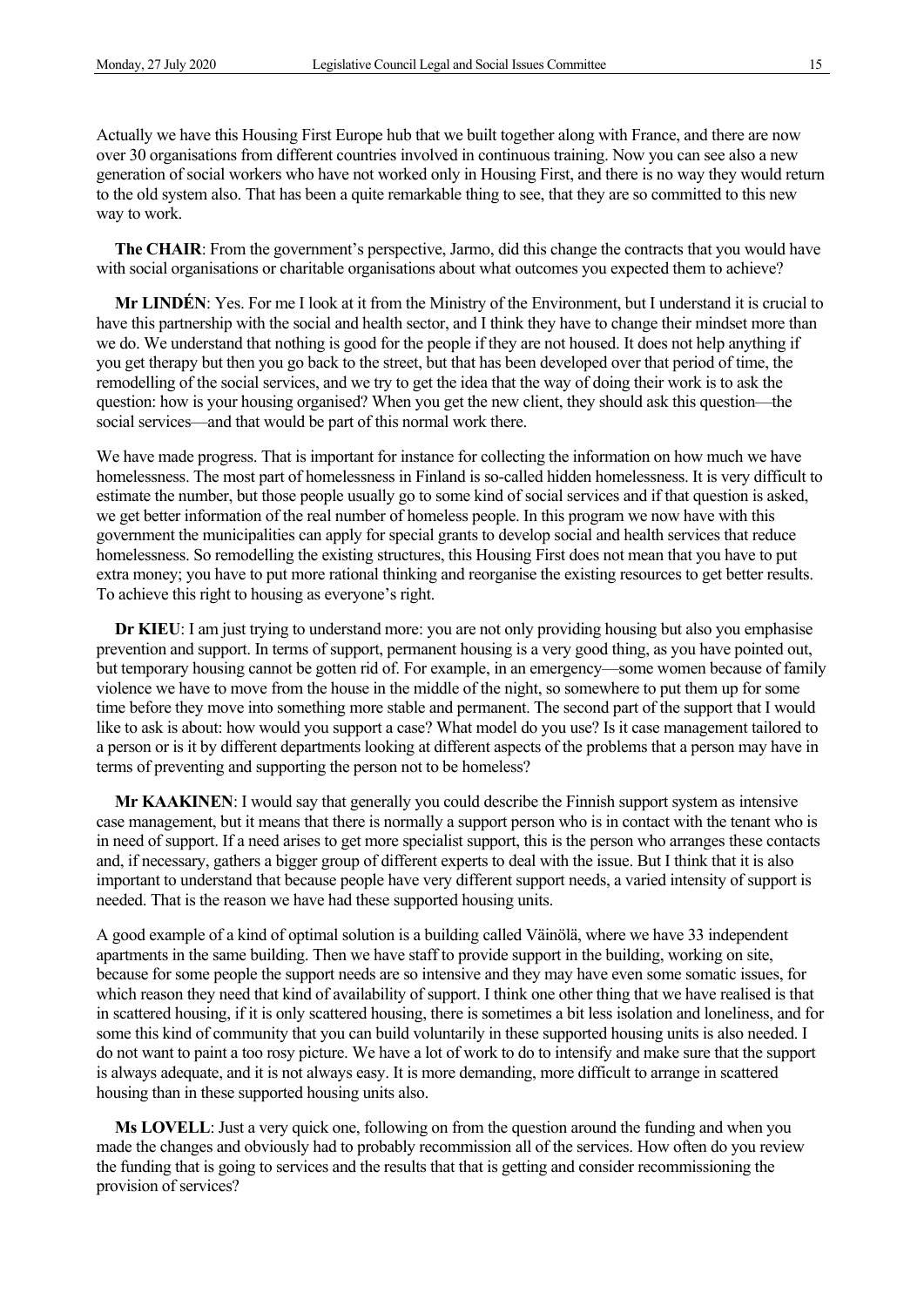**Mr LINDÉN**: Juha could answer it, because it is a municipality that is in charge of organising these services. It is bidding for, let us say, three to five years.

**Mr KAAKINEN**: I think that normally every two years or every four years there are bidding processes, but there are also now new models where you try to build an alliance together with the municipality and the service providers, and these kinds of experiments are running at the moment. But basically it is a normal tendering process.

**Ms LOVELL**: It is very good to have that collaboration amongst services, to give them a holistic service provision. So that is great.

**Dr CUMMING**: Wendy, so you know, Martin Foley promised my council many years ago.

**Ms VAGHELA**: Just a quick one. Jarmo, you mentioned earlier that because of the COVID-19 pandemic the tenants are not vacating the properties as much as they would. So my question is: what sort of impact has COVID-19 had on people experiencing homelessness or other stakeholders? If people are not vacating the properties because of the COVID-19 pandemic, the question to Juha and Jarmo is: will the target of building the houses be reached by 2027? And thirdly, if the economy needs to recover from the pandemic, will they be building more social housing then?

**Mr LINDÉN**: There were very many questions, yes. At least, since we have been following the situation, this COVID has not caused an increase in homelessness until now, but it might be during the autumn period that people who have lost their jobs have difficulties to pay their rent. These housing benefits and the social support systems have reacted quite rapidly to the situation, so there have not been any big problems with that, as far as I understand. But maybe the NGOs have a better understanding of the situation.

The situation at the moment is we have of course this possibility to build more social housing, and as I said people are not moving out of the existing social housing. They are doing that less, partly because of the pandemic situation, so there is a need for more social housing. What happens then? It is difficult to say, but I am sure that the market will not solve the housing question at any time of history. So there is a need for strong intervention of the public authorities in the housing question to guarantee housing for all.

**Mr KAAKINEN**: If I can add quickly something. I do not think that there were any dramatic things during this COVID in Finland for homeless people. Maybe you could see that homeless people became more visible because you could see more homeless people because for many the housing solution is to stay temporarily with friends and relatives, and that became more difficult during the lockdown period. So for that reason some NGOs and the City of Helsinki, for example, arranged food services for homeless people, but that was still a minor issue.

I am quite optimistic that this goal of zero homelessness will be reached in 2027, and I really hope so because I plan to retire years before that. So it should be done.

**The CHAIR**: Good, well, there we go. We have got a goal there: your retirement.

**Mr BARTON**: Kaushaliya has asked my question, but I will expand on it just a little bit. At a previous hearing, some data was given to us that for every 1 per cent increase in unemployment we would see a 1 per cent increase in homelessness. We know that we have got a support package at the moment keeping people employed, and it is going to start being faded out come September. I really wanted to know, are you having that similar sort of view that further down the track—I know you said in autumn, but we think we are going to fall off a cliff in terms of unemployment compared to where we started from. Just your views on the longer term. And we are not going to be able to build any houses in the next six to eight months.

**Mr KAAKINEN**: I think it is a little bit difficult to predict because this economic crisis that has followed the COVID crisis seems to be very different compared to many previous points, but I think that in the autumn we will see what happens with unemployment and what kind of effect it will have on homelessness. But I am still rather optimistic that we can find housing solutions at least to keep people housed so that they are not dropping into homelessness because of unemployment, but maybe Jarmo from the government's side can add something.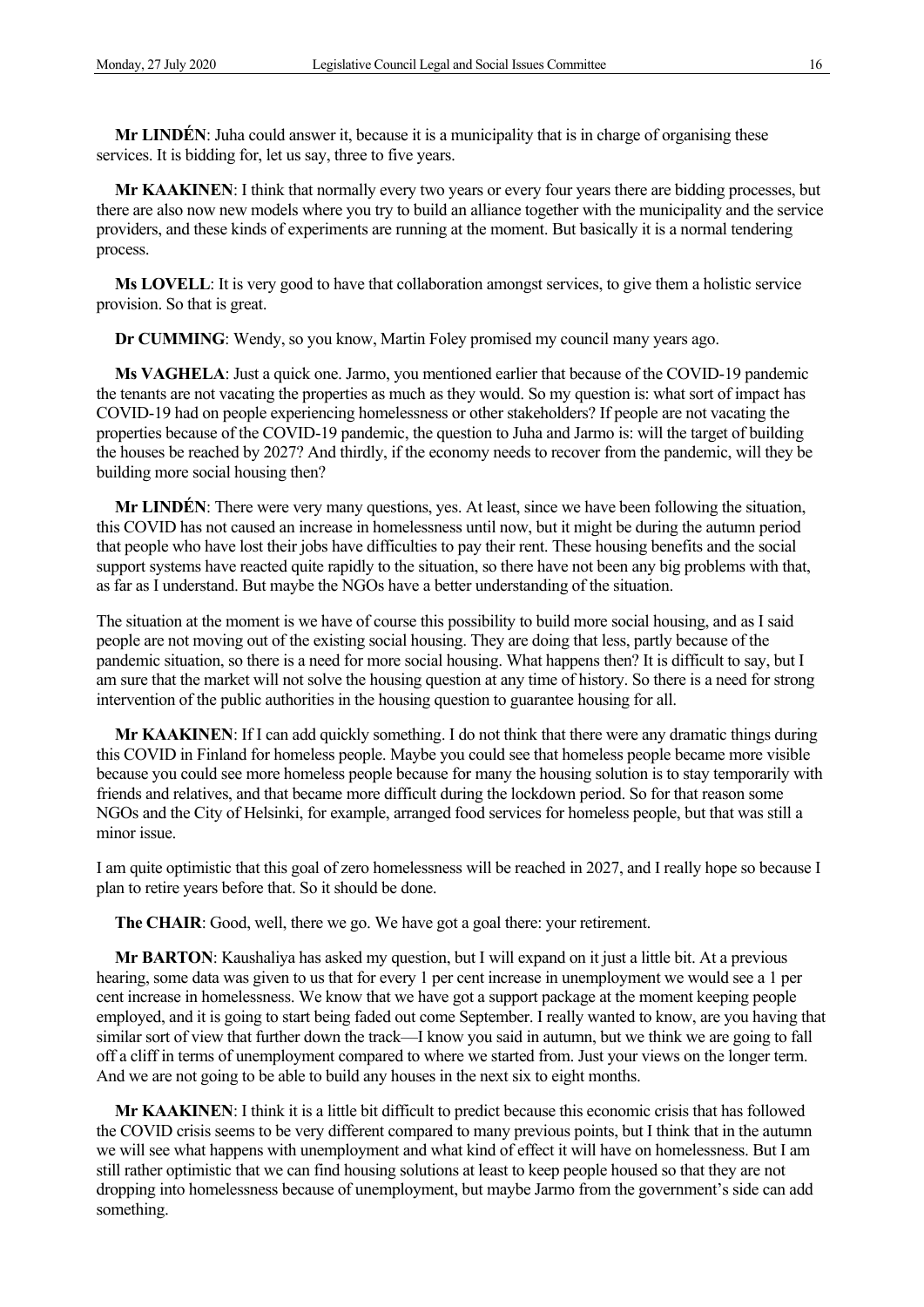**Mr LINDÉN**: I tried to say that it has not had, until now, any major effect, but maybe next autumn we will see if there are really more unemployed. Now most of the people have not lost their jobs; they are laid off. So they still have their jobs and the social security system has reacted rapidly so people can keep their housing, but if this continues, there will be a loss of housing as well next autumn. We will see on that.

**The CHAIR**: Thank you, and I think for all of us it is not knowing what is going to happen next or how long we are going to be in this system.

Just one quick final question. You mentioned that your clients I think, Juha, required more services than you had first anticipated. Can you tell me what percentage of the clients in social housing are receiving other services compared to the percentage that are working and carrying on going to school?

**Mr KAAKINEN**: I think that Jarmo may have some statistics about that, but I was speaking especially about former homeless people and their support needs, and that is more a question about how to provide the support in scattered housing. It can be in social housing, but it can also be in these flats bought from private. So it is more the process of assessing the needs and keeping track of people's basic situations. Otherwise—

**The CHAIR**: Yes, more that kind of support.

**Mr KAAKINEN**: Yes. You have to find a balance of the optimal support, because it can also be very work intensive, and of course there are some economic limits—how much you can put money into this support. It is a balancing act. But Jarmo may know how many people in affordable social housing are working or were out looking for work.

**Mr LINDÉN**: I do not have the exact figures. In Helsinki city maybe most of them are not working. They are elderly people or they are unemployed or somehow younger people on pensions. But I do not have any exact numbers; I could provide them but not directly out of my head.

**Ms LOVELL:** We have spoken a lot about your model being about dispersed housing and less focus on refuges or things like that. I was just wondering how you dealt with your young people, your youth homelessness, so the 15 to, say, 24-year-olds that are still students. Do you practice the youth foyer model? How do you house the young people who can no longer live at home for various reasons?

**Mr LINDÉN**: In general in Finland youngsters leave their parents very early. So it is maybe the lowest level—let us say from 20 to 29 years, 15 per cent are living with their parents. So with the rental housing market, as I said, there is about 50 000 rental social housing for students and some many thousands for the working young people made by the government subsidies. But the youngsters—many are living in this private rental sector as well, so they appreciate the place where the housing is and they are willing to pay more as they can afford. We are concerned about youth homelessness, but it is not very widespread, or do you think it is compared with—

**Mr KAAKINEN**: No, it is not very widespread, and as Jarmo mentioned, there are solutions to that to provide housing, but it seems that there is also a kind of hidden problem because many young people when they move away from home are staying with friends and relatives—not relatives but friends, and you do not know about the conditions. Sometimes the social problems accumulate during this time before they come into the more official system.

**Dr CUMMING**: We call it couch surfing.

**Mr KAAKINEN**: Yes, couch surfing, sofa surfing, whatever. As you can see, it is part of our statistics and we try to cover it, but it is a difficult issue.

**The CHAIR**: Thank you so much for taking this time to speak with us today. I think we have really learned a lot just by being able to have this communication. The material that you have sent us as well is very compelling. It seems like there are going to be some real pivotal shifts, both in the sector and in the government, to achieve the numbers that you are achieving.

On behalf of the committee, thank you so much for taking this time. I hope you enjoy the rest of your day off of holiday. We will send you a transcript of this hearing. Again, I encourage you just to have a look at it and make